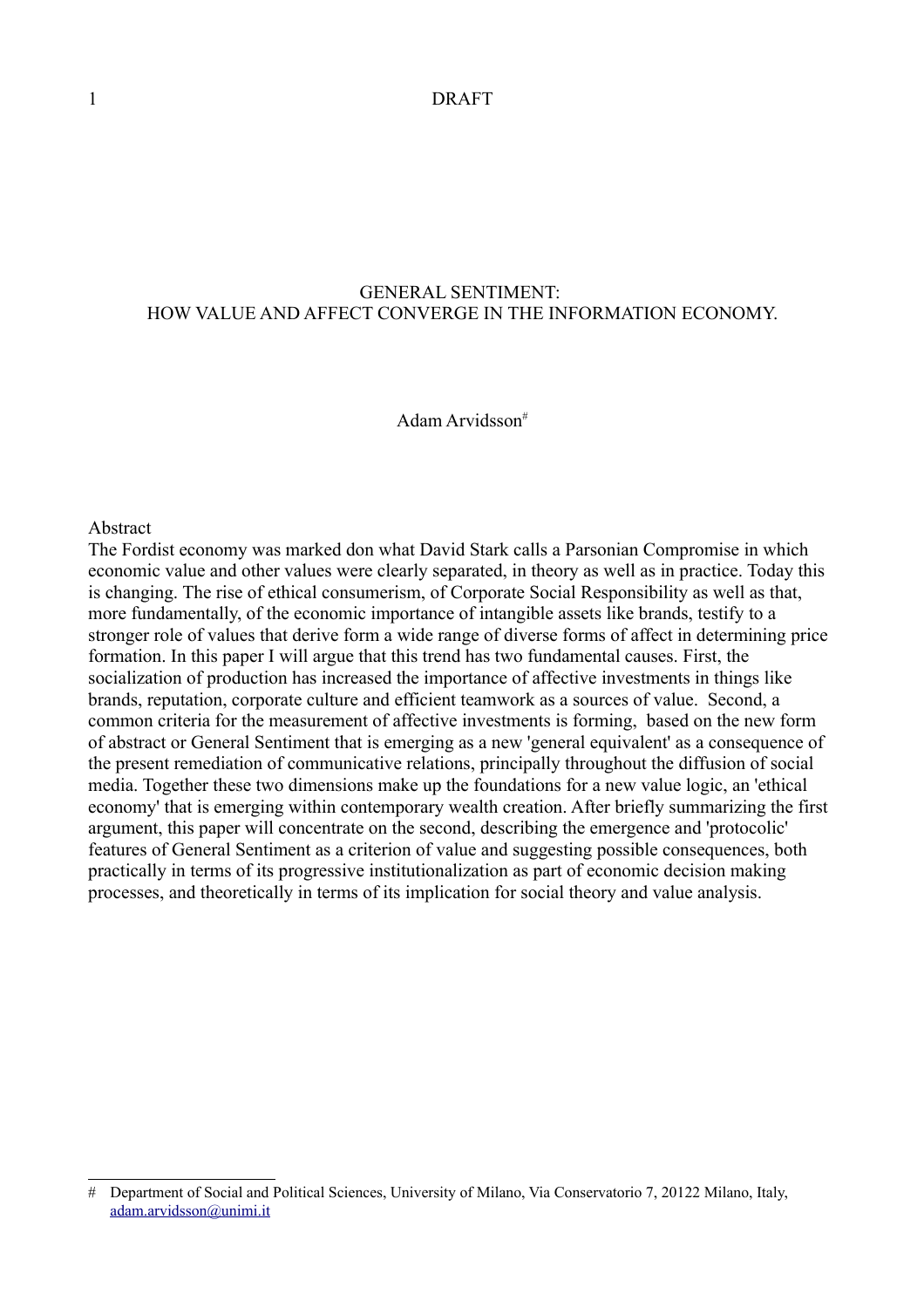*"Wealth Management Group" uses the Values Tool to identify the values profile of client portfolio holdings in order to measure alignments with the value profile of clients. [..] What is of great benefit here is that relationship managers do not need to depend purely on their own judgement to identify their clients values, but are assisted by a powerful technology.*  Sales Document from small [i](#page-24-0)nternet startup addressing a large wealth management group.<sup>i</sup>

*...hence exchange value must cease to be the measure of use value* Karl Marx, *Grundrisse[ii](#page-24-1)*

The modern economy was organized around what David Stark has called a 'Parsonian Pact', by means of which 'value' and 'values' were kept separate (Stark, 2009:7). This applied in theory, where value concerns and questions about the origins, desirability or legitimacy of preferences and motivations were considered to be outside the object domain of economics, and, conversely, the question of how economic value was formed was considered beyond the reach of the disciplines, like sociology and anthropology, that studied 'values'. More importantly, it also applied in practice; the main criterion for the objectification and measurement of value that was applied throughout the modern corporate economy was a notion of productive time that was considered to be devoid of any affective dimension. While there were of course alternative 'voices' within the vast corpus of modern managerial thought - including, notably, the Hawthorne Studies and the tradition of Human Relations Management that arose out of them (Roethlisberger & Dickson, 1939, cf. Rose, 1975) the basic principle of modern Cost Accounting, and of the whole Taylorist managerial system of which it was part, was the organization of productive relations so as to render them measurable in terms of standardized productivity rates that paid no attention to the messy mesh of emotions, opinions and social relations that made up the reality of concrete everyday work. This was not just a question of measurement systems abstracting from and not taking into account the actual affective dynamics of work life, but also of management philosophies actively trying to limit the space for, or even obliterate, unforeseen or undesirable forms of affect from the workplace. As Alan Liu argues, this creation of 'abstract labor time' (to use Marx's expression) as the principal criterion of value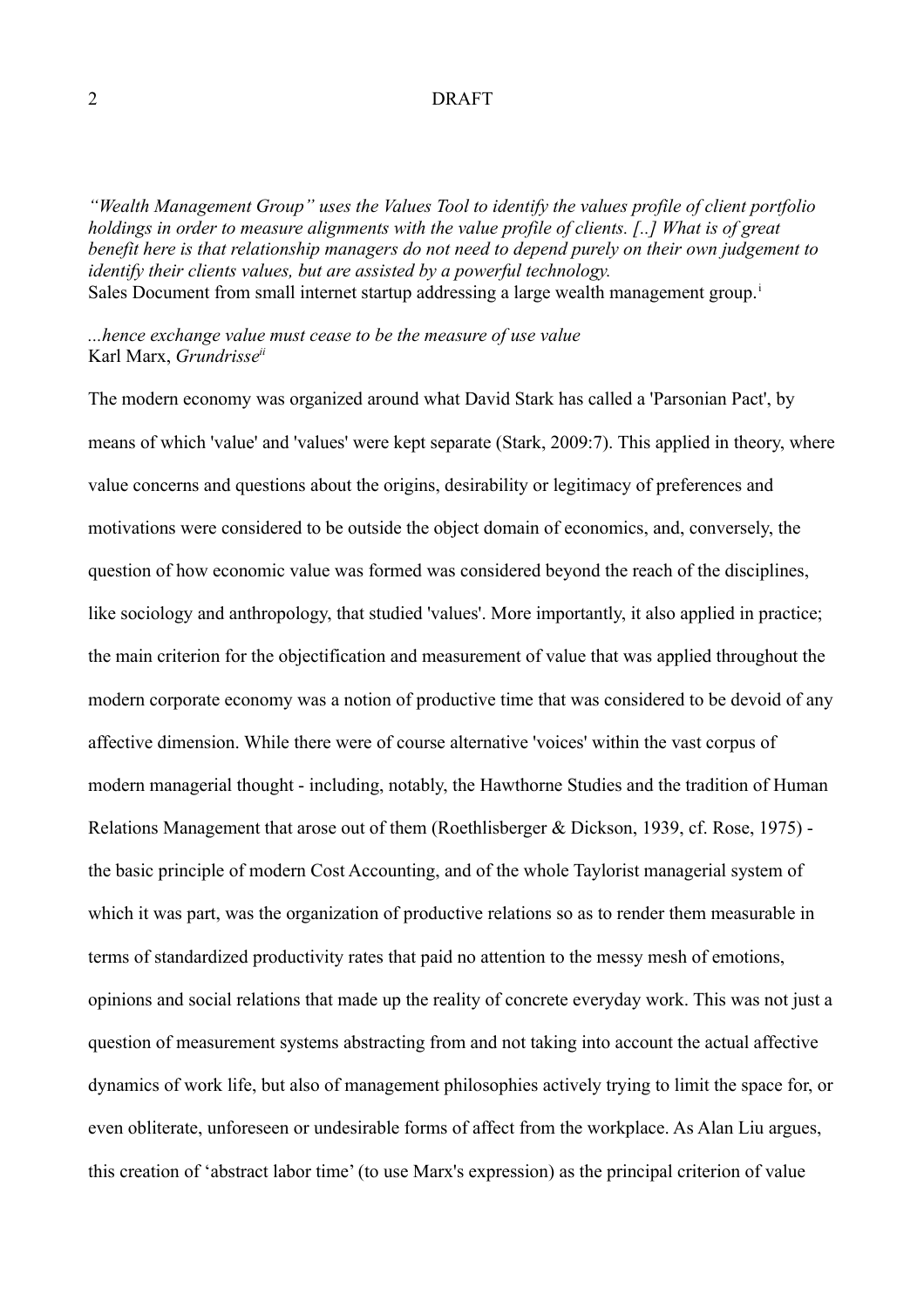measurement involved '*a complete system of emotional labor management that disallowed workers any "productive" emotion at all*' (Liu, 2004:94, cf. Gramsci, 1971).

Today it seems that this 'Parsonian Pact' is in the process of being overcome. Phenomena such as Ethical Consumerism, Corporate Social Responsibility, Fair Trade, and Socially Responsible Investment are all on the rise (Vogel, 2005, Stehr et al. 2006). And they all testify to a willingness to allow a broader range of affective concerns to influence the prices of assets and consumer goods, enabling value decisions about the legitimacy and desirability of the goals that guide economic pursuits to enter the picture. Beneath these trends lies a deeper structural tendency in which so called intangible assets, and in particular, brands have become ever more important as components of the market value of companies. (In 1950 intangibles accounted for roughly 20 per cent of the market value of the S & P 500, today the figure is 70 per cent. Brands account for, on average 30 per cent of market value, although this varies considerably between sectors and companies (Lev, 2001; Mandel et al, 2006; Nakamura, 2001; Gerzema, 2008)) Like many other intangible assets, such as 'knowledge capital', 'reputation' or 'corporate identity'- the terminology is diverse and ill defined in this field - brands represent the pricing of a wide range of affects, like the experience that consumers, and, increasingly, other actors such as employees, attribute to a brand, their perception of its 'fairness' or social utility, or the loyalty that they feel towards it.

The contemporary tendency towards the fusion of 'values' and value might to some extent be driven by pressure on corporate actors on the part of new consumer desires and the growing strength of a new, networked public sphere, where consumers and other actors can find new ways to express concerns that are related to diverse orders of worth, such as environmental sustainability and social justice (Garriga & Melé, 2004). However, this article will claim that the main reason behind this development is that the corporate economy itself has opened up to the inclusion of such diverse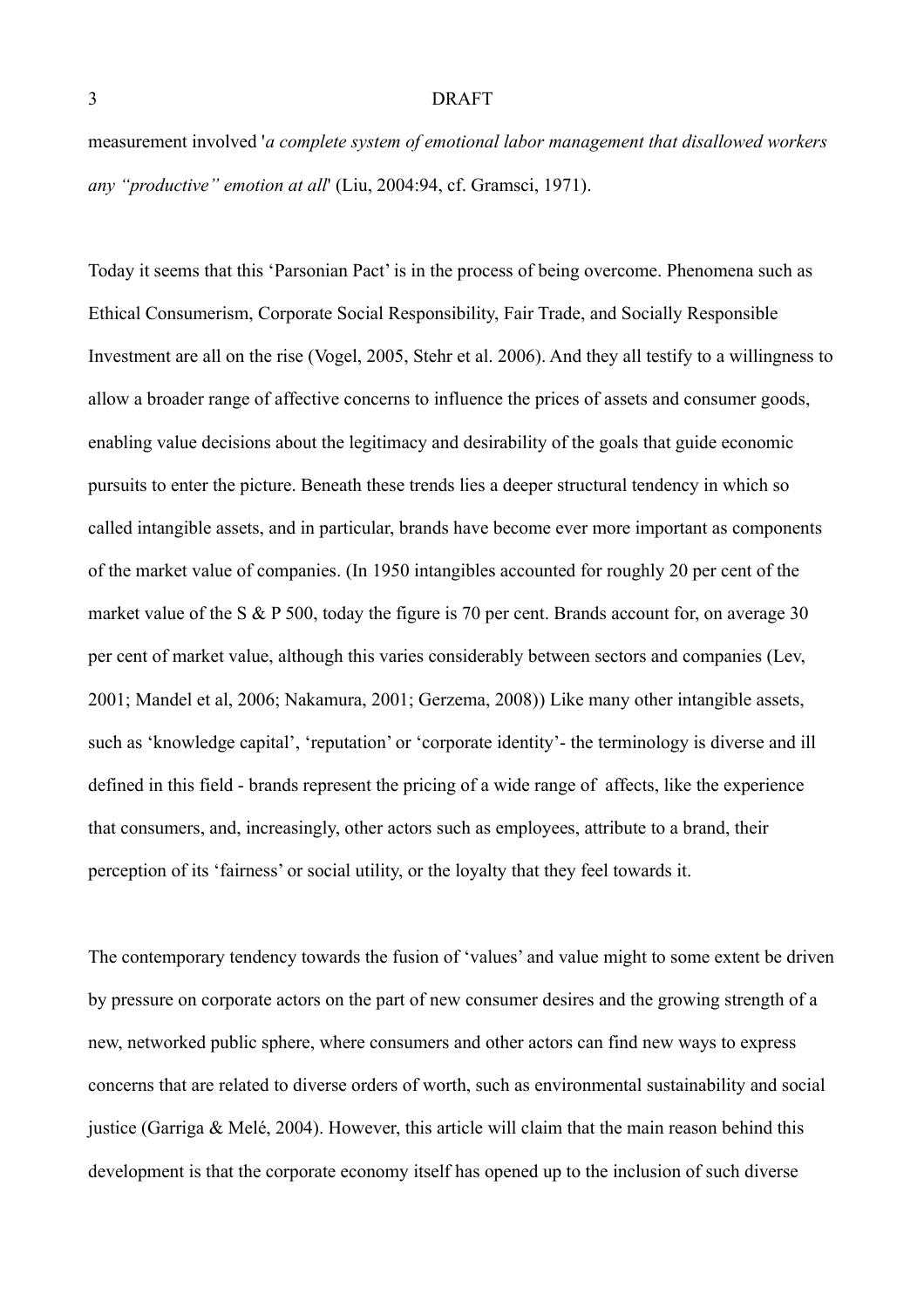orders of worth by means of the calculative devices that it deploys to determine value. This opening up has occurred through the rise of 'intangibles' as a new paradigm for calculating the value of assets and consumer goods. In turn, the rise of intangibles has been driven by two developments. First, a transformation of productive relations that has decreased the representativeness of 'the productivity of time' as a criterion for the measurement of value. Second, a development towards the objectification and measurability of affect, which has enabled affect to enter into the calculative devices by means of which economic values are set. Drawing on Gabriel Tarde, among others, I will suggest that this 'becoming objective' of affect has a long history that goes back to the origins of the modern, mass-mediated public sphere. But this trend has accelerated in recent years through the proliferation of social media together with a host of new technologies including, principally, data mining techniques such as network and sentiment analysis, that are able to represent individual affective investments as manifestations of an abstract general equivalent, what I call General Sentiment. I will suggest that these techniques, and the General Sentiment that they are able to represent, contains a new possibility for the stabilization of affective value, something that has so far been lacking in measurements of intangible value. The conclusion will draw out some tentative conclusions about the possible consequences of these developments for practical politics.

Before telling that story, however, it is necessary to give a brief description of the transformation of productive relations that have made values valuable and, consequently, such measurements desirable in the first place.

#### **Linking Value and Affect- the Rise of Intangibles**

What is value? Classical economic and social theory have attempted to answer to that question by pointing at a particular 'substance' that is held to create or determine value, whether this be 'socially necessary labor time' as for Marxists, or (marginal) individual utility as for the neoclassical school.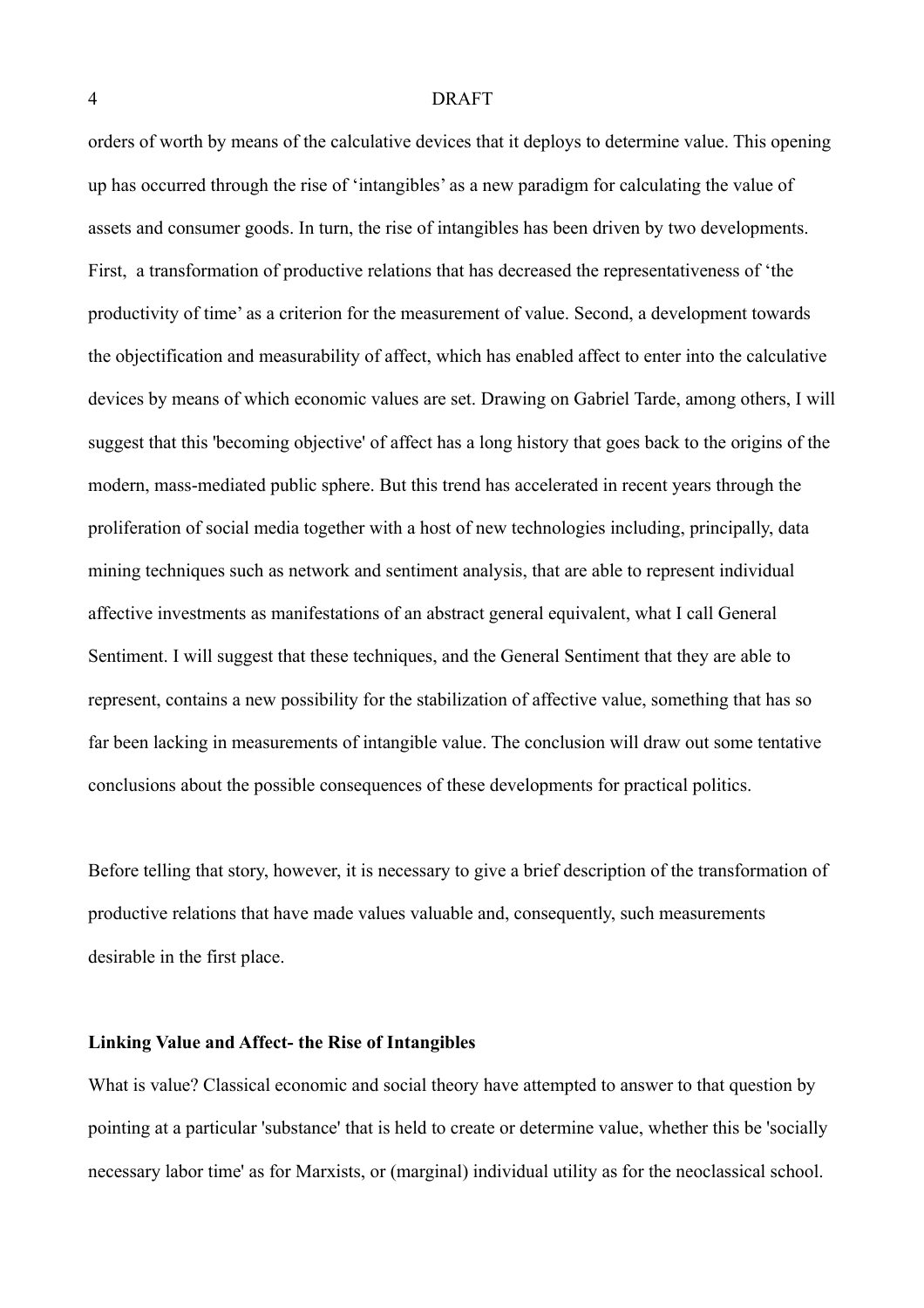Recent developments in economic sociology have instead pointed at the performativity of the calculating devices that are deployed either in order to measure value directly, or, to process the necessary information that goes into the decisions that determine the relative values of assets and consumer goods (Callon, 1998, McKenzie, 2006). It is argued that once these become successful, they are able to posit their own object of measurement as a natural 'substance' of value. In this section I will follow this lead in arguing that one important cause behind the present fusion of affect and value has been the establishment of a range of devices that measure and represent value as an expression of what are known as 'intangibles' assets, and most importantly, brands. However, I will also argue that the success in establishing this 'intangibles paradigm' was linked to an actual transformation in the ways in which wealth is created. In other words, while actually operating notions of economic value may result from the performativity of calculative devices, it is difficult for those devices to establish themselves and achieve 'performative power' if they do not somehow reflect perceptions on the part of important actors or groups of actors as to the nature of the processes subject to measure and calculation.

#### *Productivity*

In the modern , or 'Fordist' economy, the prevailing measure of value was the productivity of time, and most importantly, labor time. Although this idea has a long history within economic theory, going back to 18th century economists such as Adam Smith, and before him Sir William Petty (see Linebaugh and Rediker, 2000), its institutionalization in managerial procedures and devices goes back to the managerial revolution at the turn of the last century (Chandler, 1977, Landes, 2003). This movement saw the rise of corporations and the standardization of modern disciplines like management, marketing and, importantly accounting. The modern, or Fordist corporation was based on the principle of vertical integration, or the internalization of as many aspects of the production process as possible within a sphere of control and command. Taylorism, along with technologies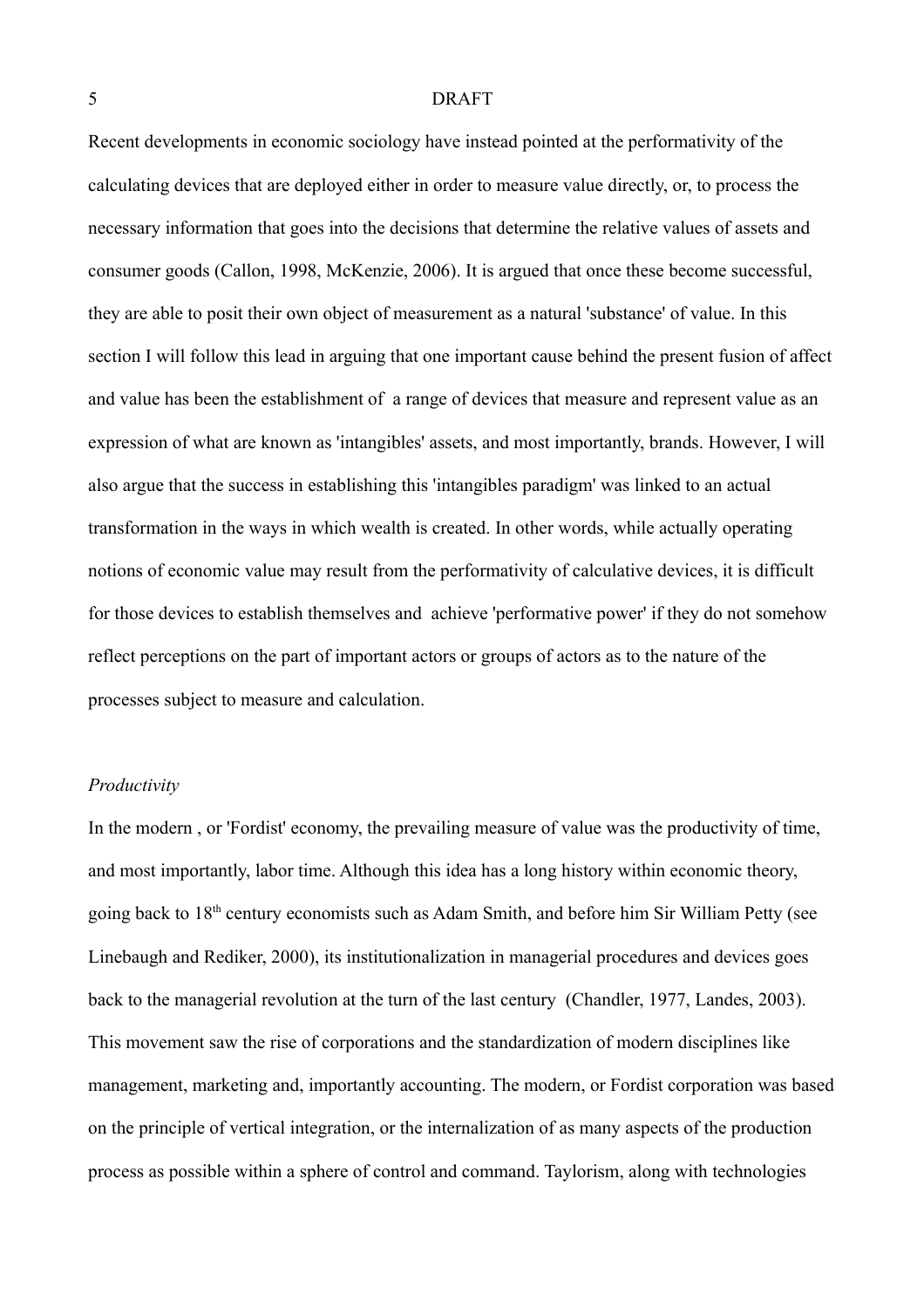such as the assembly line, allowed the subdivision of internalized productive processes into discrete units that could be supplied with specific job descriptions. In parallel, Cost Accounting was based on the calculation of standardized productivity rates for each such discrete subunit, and the measure of their value-added as quanta of productive time deployed. Deviations from such standardized productivity rates could be used to discipline or reward the workforce, because wages - as Fredrick Taylor himself had suggested - could be directly linked to the productivity of working time (Taylor, 1896). This meant that, at the level of the labor process, the tasks of measuring value and controlling the workforce were located in the same device: the productivity of labour as measured in relation to time. At the level of the firm, the notion of 'productivity' served both as an object for managerial intervention, and as an explanation and legitimation of profits as well as, for shareholders, asset returns. This does not necessarily mean that labour was effectively the only source of value, as orthodox Marxists would claim. But the way in which the production process was configured meant that the productivity of labour made sense as a transparent and commonly accepted way of representing processes of wealth creation, which could also confer legitimacy and rationality on the determination of wages and the allocation of capital.

The notion of productivity could work as a credible representation of the value-creating process for, principally, three reasons. First because variable costs, such as labour costs, were high in relation to 'overheads' such as machine capital or patents, about 90 per cent in the 1890s; in other words labour was effectively the most important productive resource (Boer and Jeter, 1993). Second, because the internalization of the productive process meant that firms created value chiefly by deploying their own proprietary resources which could figure in their balance sheets. Third, because this internalization of the production process meant that it could be subdivided into discrete units where diverse productivity rates could be calculated. These conditions are less applicable today.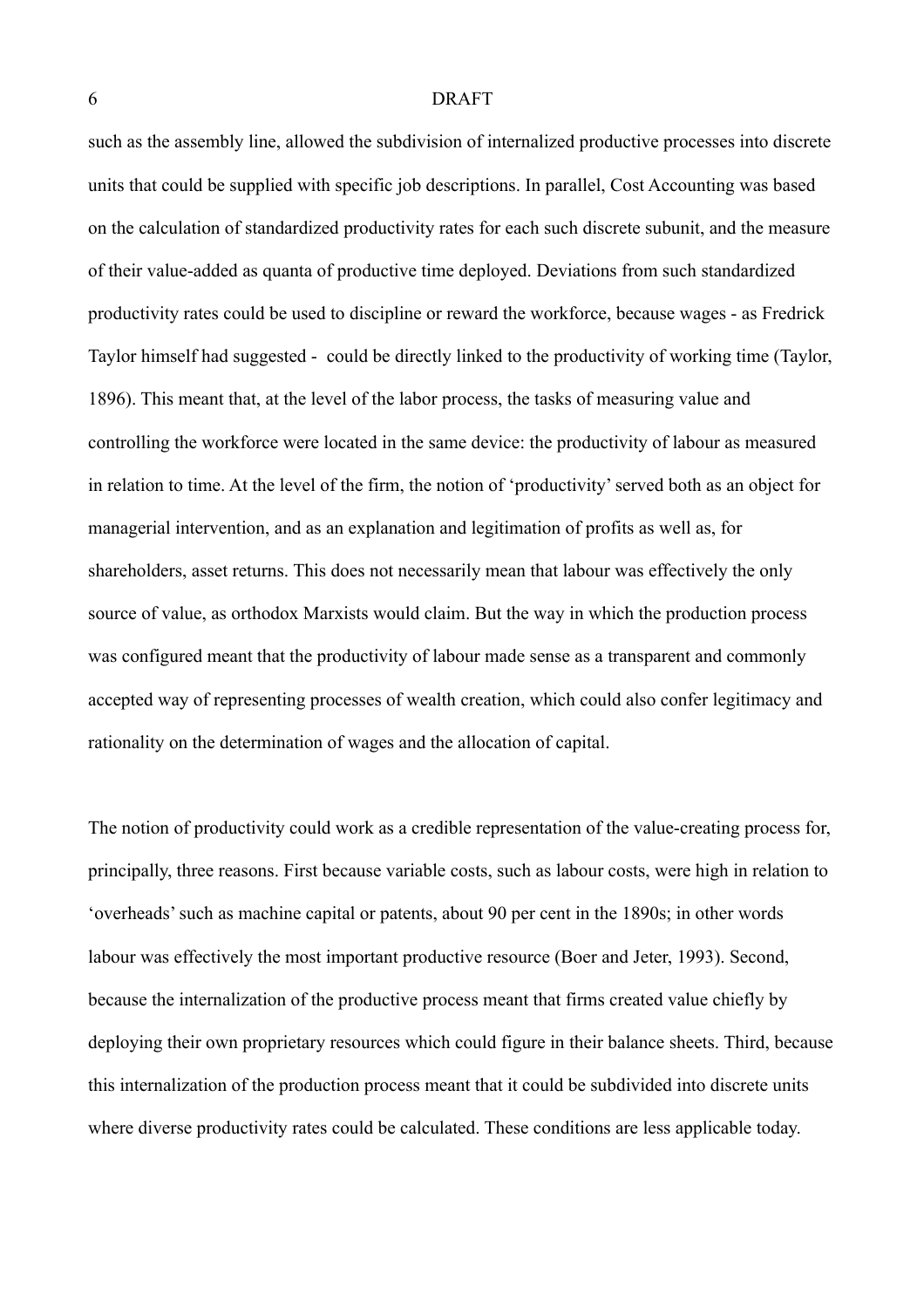If the rise of the Fordist corporation constituted a managerial response to the growing complexity and socio-spatial extension of productive processes , then the impact of information and communication technology - principally the link between Computer Aided Design (CAD) and Computer Numerically Controlled (CNC) machinery - has, since the 1970s, enabled an even further extension of the levels of productive cooperation. Indeed, the present post-Fordist paradigm is marked by a socialization of productive processes outside of the factory, whether in the form of the 'Toyotist' model developed at Toyota in the late 1960s and early 1970s that combines flexible production, self organized teams and just-in-time flows with Taylorist subdivision of tasks and the organization of production around the large factory typical of the industrial model (Morris-Suzuki, 1984); the 'Italian' model of 'industrial districts' that deploys networks of small, specialized firms (Beccatini, 1989, Piore & Sabel, 1984); or the global value chain that combines a diverse typology of firms that are, often, organized, in clear hierarchies (as between first, second and third tier suppliers, Fumagalli, 2007, Bertin, 1985). While Taylorist managerial practices still prevail in many parts of the economy, and are on the rise in some sectors such as fast food and certain aspects of education (Smart, ed. 1999), the central tendency of the industrial model to concentrate as much production as possible in the factory has been inverted and replaced by a tendency to locate an ever larger share of production in productive networks that unfold outside the factory walls. Between 1985 and 2000, for example, the share of vehicle value deriving form outsourcing in the auto industry increased from 50 to 80 per cent in the case of Renault, and between 1997 and 2004 the share of (outsourced) imports to the US Auto Parts market grew from 40 per cent to 65 per cent. Today the supply chain of the auto maker Hyundai involves 400 first tier suppliers, and 2500 second tier suppliers (Veloso & Kumar, 2002).

> **Figure I market to book discrepancy declining productivity of tangible assets**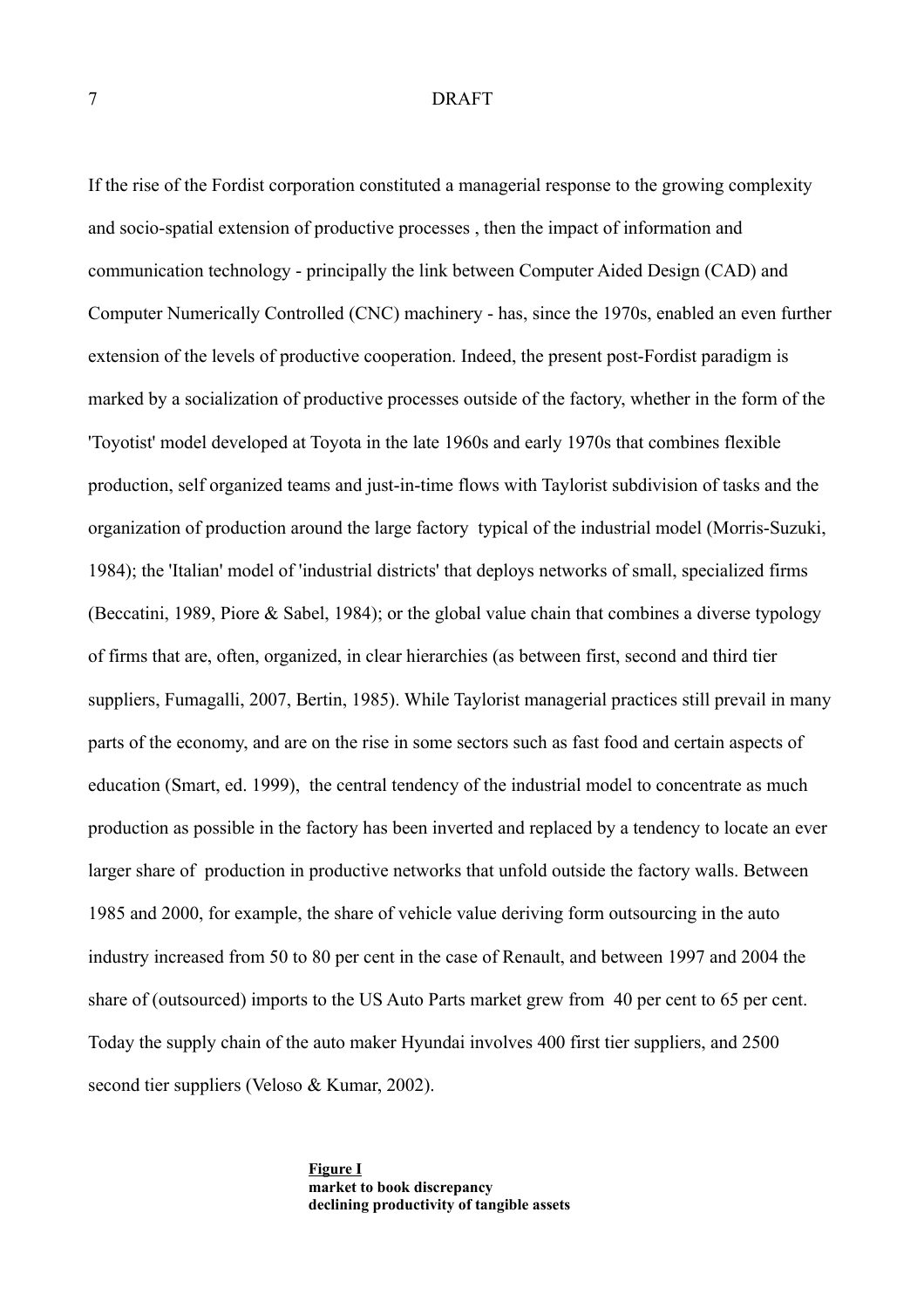#### **rising share of financial rents as components of corporate profits**

#### *The rise of intangibles*

The consequences of these developments for value creation are summed up in the figure above. First, the socialization of material production means that the ability to engage in such forms of wealth creation have been generalized. To quote management scholars Paul Adler and Charles Heckscher, '*the mysteries of effective commodity production have become common knowledge; they are now merely tickets for entry rather than the keys for winning the competition*' (Adler and Heckscher, 2006:28). Material production has become commonplace (or 'commoditized, to use an expression popular with business writers) and its share of value-added is in decline. The strategic focus on value creation is shifting towards so-called 'intangible' assets including, principally the capacity for innovation, flexibility and, most importantly, branding. But the production of such assets often occurs outside the control of single organizations, and sometimes, as in the case of brands, it builds on input from non-salaried actors including consumers and the public at large (Arvidsson, 2006). Furthermore, the creation of value in this way mostly employs resources, such as communicative and social skills, the value-creating potential of which are poorly related to the quanta of time in which they are employed. Instead, as Paolo Virno would argue, the creation of intangible value in the form of a corporate culture conducive to innovation or teamwork, or an attractive brand, involves 'virtuosity' in the appropriation of common knowledge, symbols, relations and competences, or General Intellect (Virno, 2004). This means that the value creation of intangible resources is less susceptible to measurement in terms of the productivity of time, and depends more on the ability to attract affective investments such as reputation, goodwill or employee motivation. While this does not mean that labour has 'disappeared' or 'no longer counts' , it means that labour ever more creates value in ways that are poorly related to quanta of time. Indeed it can be argued that there is an extension of the range of social activities that now count as value-creating 'labour', like the 'labour' of consumers or that of internet users in general (cf.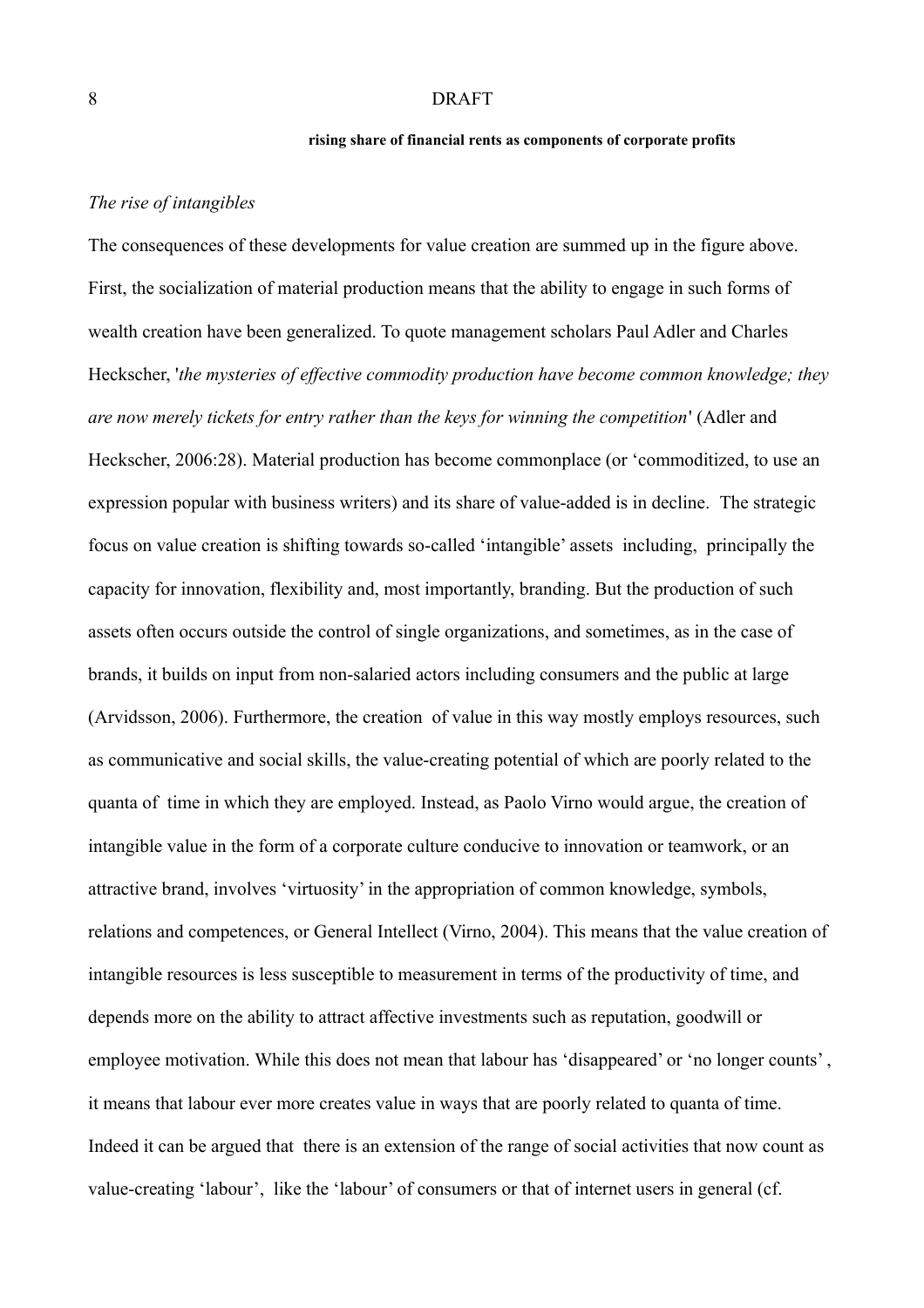Fuchs, 2010, Zwick et al. 2009).

However, since the resources that are employed in the creation of intangible value, like General Intellect and communicative skills (or what Virno calls 'mass intellect') are often not proprietary, they barely figure on the balance sheets of companies. Together with a general financialization of the economy, where larger shares of corporate profit derive form financial rents, this has caused a pressing issue of growing discrepancies between the market and book value of companies (Harvey, 2010). This, in turn, has created an opening for new kinds of calculative devices that are able to account for and make good these discrepancies, not least since the rational market hypothesis of neo-classical economics (and neoliberal ideology) is losing credibility among economists, social scientists and, crucially, actual practitioners (cf. Fox, 2009).

### *Brand valuation*

The notion of 'intangible value' has emerged primarily as an answer to this problem of how to account for and make good widening discrepancies between market and book value. The origins of the concept can be traced to the transformation of accounting and control practices that accompanied the socialization of production in the 1980s. As outsourcing and and the creation of global supply chains began to shift the strategically most important source of value away from productive time *per se*, to other 'assets' like capacity for innovation and flexibility, management responded by implementing measuring devices like Value Flow Analysis and Total Quality Management. These devices were aimed at measuring the productivity of the whole value chain (and not as earlier, a single unit of that chain), paying attention to novel factors like the ease of integration of the chain and the flexibility of its response to market conditions (Glover and Fitzgerald-Moore, 1999, De Angelis, 2007) In the 1980s, similar devices were developed for the control and management of knowledge work (chiefly through the pioneering work of Skandia AFS,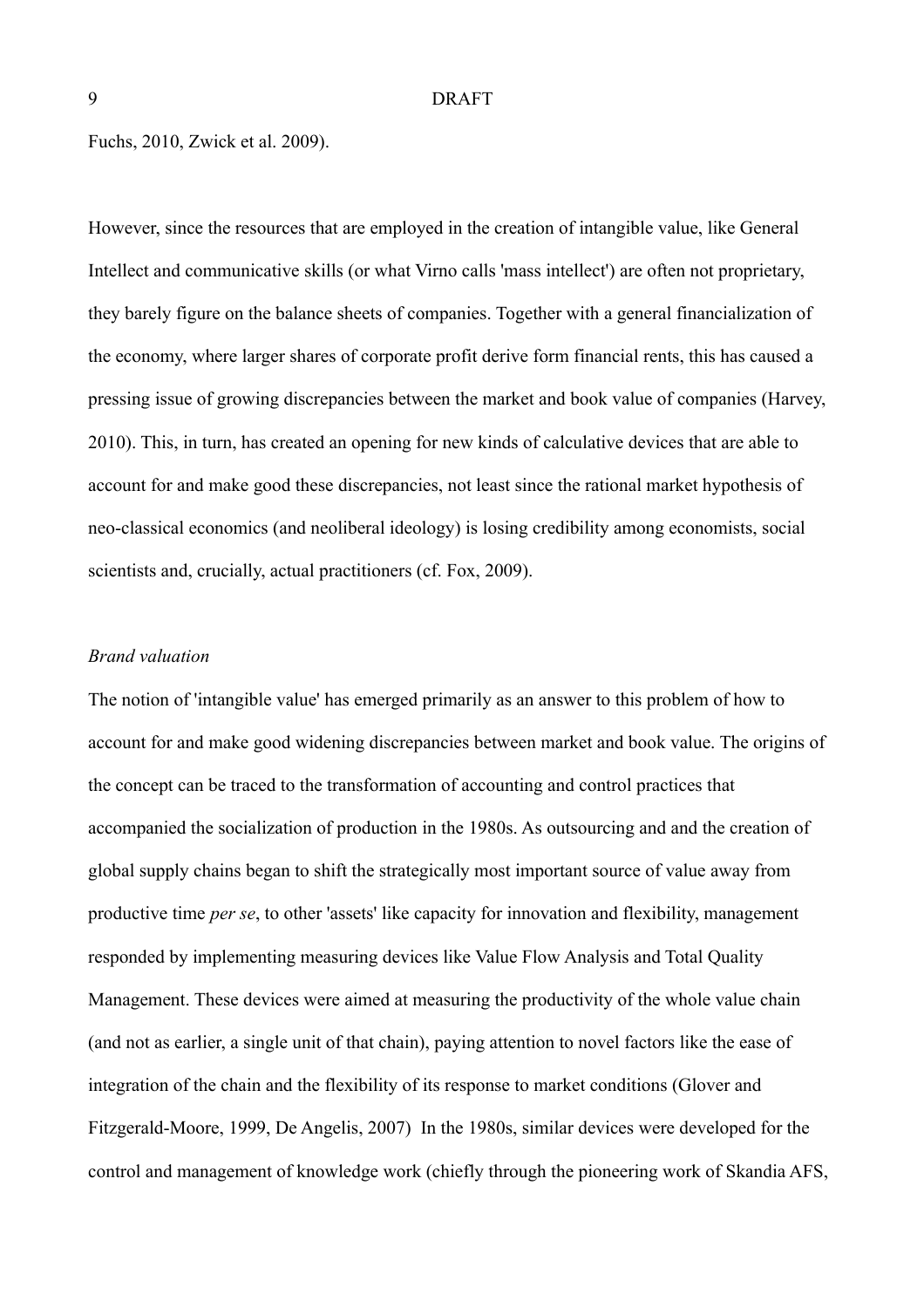cf. Edvinsson & Malone, 1997). Here new forms of bench-marking, such as 'balanced score cards' measured the efficiency of employees in wide variety of ways, including their cooperative and social skills: that is, their ability to learn from each other and extract operative skills from the General Intellect of the firm and its surroundings.

These devices were important for management and control purposes, but for value reporting purposes, they tended to be subsumed under the concept of 'brand'. Again, the notion that brands could have economic value has a long prehistory. It goes back to the marketing revolution of the 1950s that began to shift managerial focus from production to sales and market demand as a source of value creation, and the parallel development of the concept of brand image as something distinct from products (Gardner and Levy, 1955). A more mobile consumer culture that created forms of demand that were more difficult to anticipate, along with the development of a global consumer culture and, with it, global brands (Levitt, 1983) put an extra premium on the additional ability to predict demand that came with brands. Along with these developments there was a growth in practices and devices, such as Customer Relations Management that extended the scope of management to the relations that a company could entertain with consumers, and eventually other stakeholders.

While these developments have paved way for the notion that the value of assets such as flexibility and knowledge was ultimately set by consumers, the necessity of measuring the value of such relations only became acute with the financial bubble of the 1980s. The wave of mergers and acquisition that then marked the 'creative destruction' of the remains of the Fordist industrial economy called for a legitimate way to account for discrepancies between market and book value. A number of brand valuation companies rose to the challenge pointing at brands, or the relations that a company had established with consumers as a credible source of the difference in value (Lury and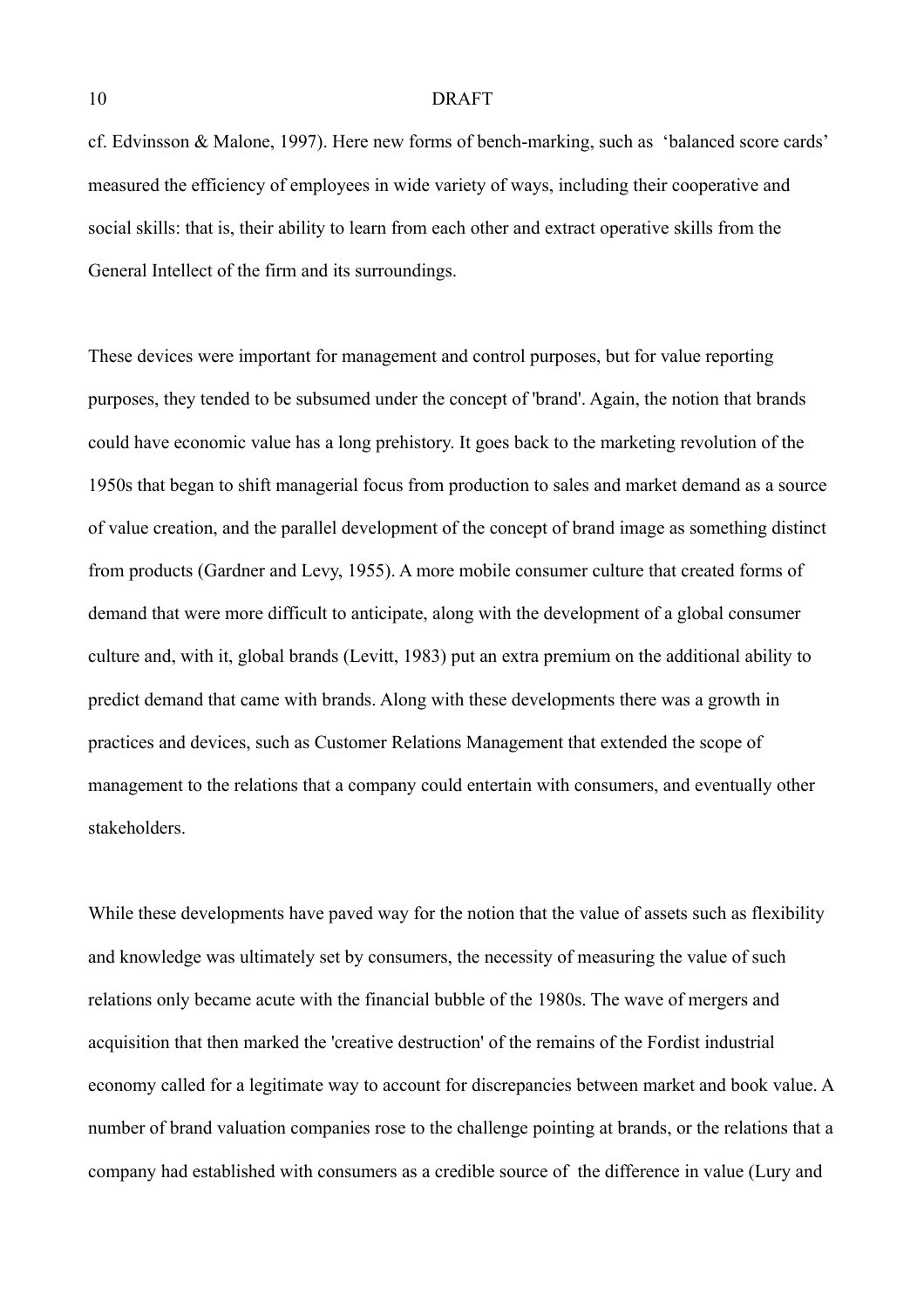Moor, 2010). For example, while today's leading brand valuation company Interbrand was founded in 1974 , under the name of Novamark, it remained a brand and design consulting company for that decade. It only took up brand valuation in 1987. As its founder John Murphy told the trade magazine *Brand Management* in 2001, there was *'a huge buying and selling of branded-goods businesses where what was essentially being bought and sold was brands. But nobody knew how to value brands*' (Holdsworth, 2001). Interbrand went on to establish its leadership of the field by valuing the Pillsbury brand for the Grand Metropolitan PLC acquisition of Pillsbury Co.. From the start, the Interbrand method contained three elements: first, an estimation of the strength of a brand based on its market and management; second, an estimation of the proportion of company earnings attributable to the brand; and third, a brand multiplier based on the 'quality' of the brand: a measure that built on market data as well as data on the affective relations that the brand had managed to install with consumers. [iii](#page-24-2)

Most contemporary brand valuation models maintain some version of this approach, although some simply calculate the difference between market and book value and attribute that to brand. However the tendency has been to measure consumer affect in more and more detailed ways and to give it a more central role in the calculation of 'brand multipliers' (that is, in estimates of the share of future earnings that can be reasonably attributed to consumer attitudes and relations to the brand as opposed to market factors like price, location or the strength of distribution channels- cf. Salinas & Ambler, 2009). For example, Young and Rubicam's *Brand Asset Valuator* centres on a calculation of consumer perceptions of brands ranked along four dimension: *'differentiation*, *relevance*, *esteem* and *knowledge'*. The Milward Brown *BrandZ* method creates its multiplier by estimating consumer relations to brand along a scale encompassing '*Bonding*, *Advantage*, *Performance*, *Presence* and *No Presence'*. [iv](#page-24-3)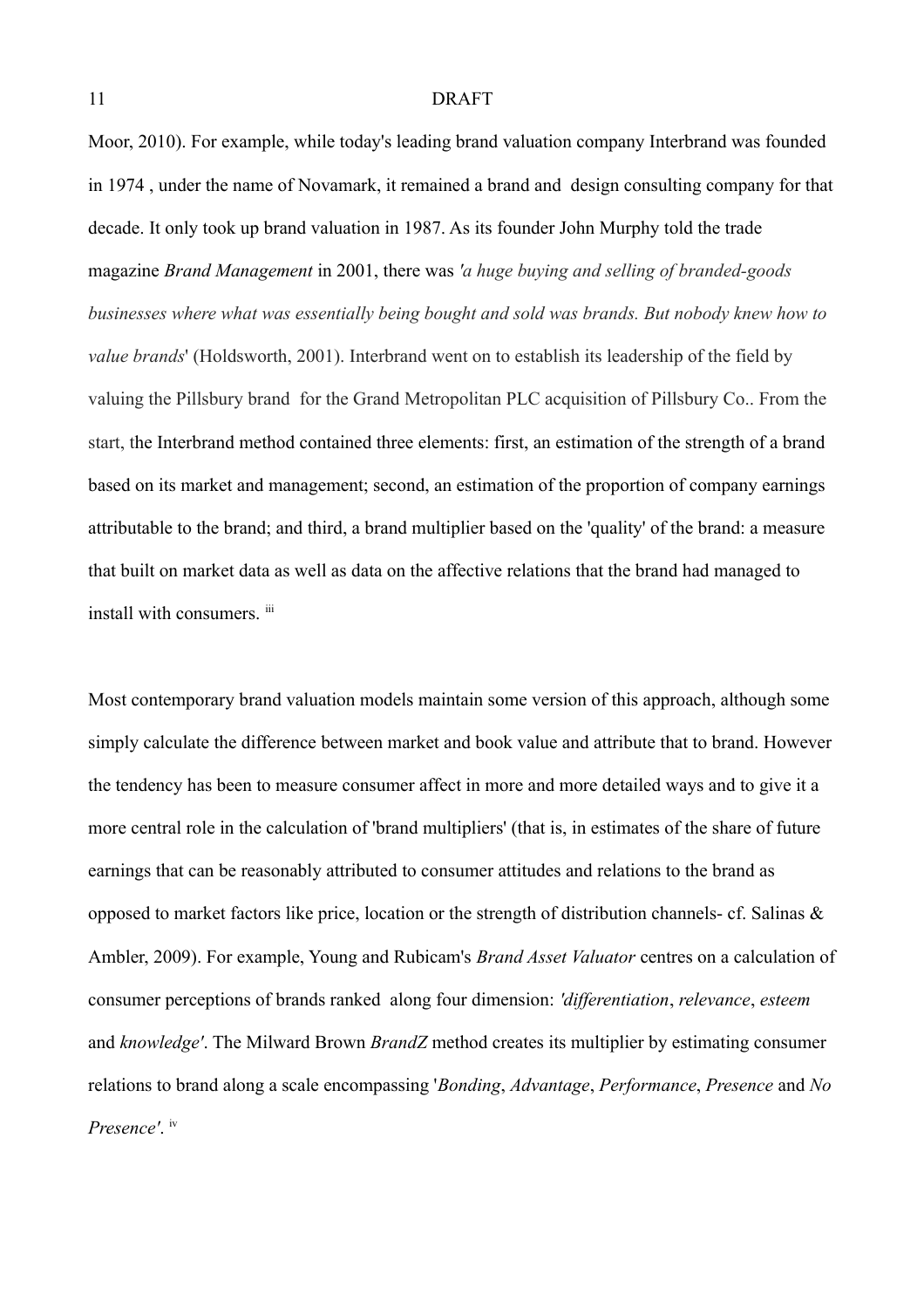The point is that brand valuation established one of the first solid links between the public expression of affect, in the terms of the dimensions used to measure brand multipliers, and economic value, in terms of asset valuations on financial markets. In this way brand valuation constituted an emerging measure of the economic value of affect. I use the term 'emerging' because, to date, the field of brand valuation has not stabilized. In a survey from 2009 Salinas & Ambler (2009) identify 52 key operators globally, who use 17 different methods. Valuations of individual also tend to diverge greatly: the same survey shows how the valuation of Apple, Toyota and Samsung by the market leading valuation firms Interbrand, MBO and Vivaldi differ by as much as 300 per cent. What is more, there is a growing suspicion, even among practitioners, that existing valuation methods tend to overvalue brands. While reported brand values have been continuously increasing in the last decade, underlying data such as consumer confidence in brands are on the decline (cf. Gerzema, 2008). However a number of developments – driven by the very tendencies that made brand valuation possible in the first place - point towards a more stable measure of the economic value of affect.

#### **General Sentiment**

*General Sentiment is a technology company that produces comprehensive research products to help marketing, sales and communications executives evaluate their brand performance in the media, and assess return on investment.[v](#page-24-4)*

In the 1980s, when the concept of brand value first gained prominence within finance, accounting and management, it responded to the desire to solve two 'mysteries': the 'mystery' of value creation in an '*emerging different model, which responds now more and more to post-industrial organizational and management criteria* [that are increasingly] *service-based, immaterial, low workforce rate, network shaped*' (Cordazzo, 2007:67); and the 'mystery' of growing discrepancies between market and book value. The solution to both mysteries was to attribute value to measurable public expressions of affect. However this solution was only possible because such expressions of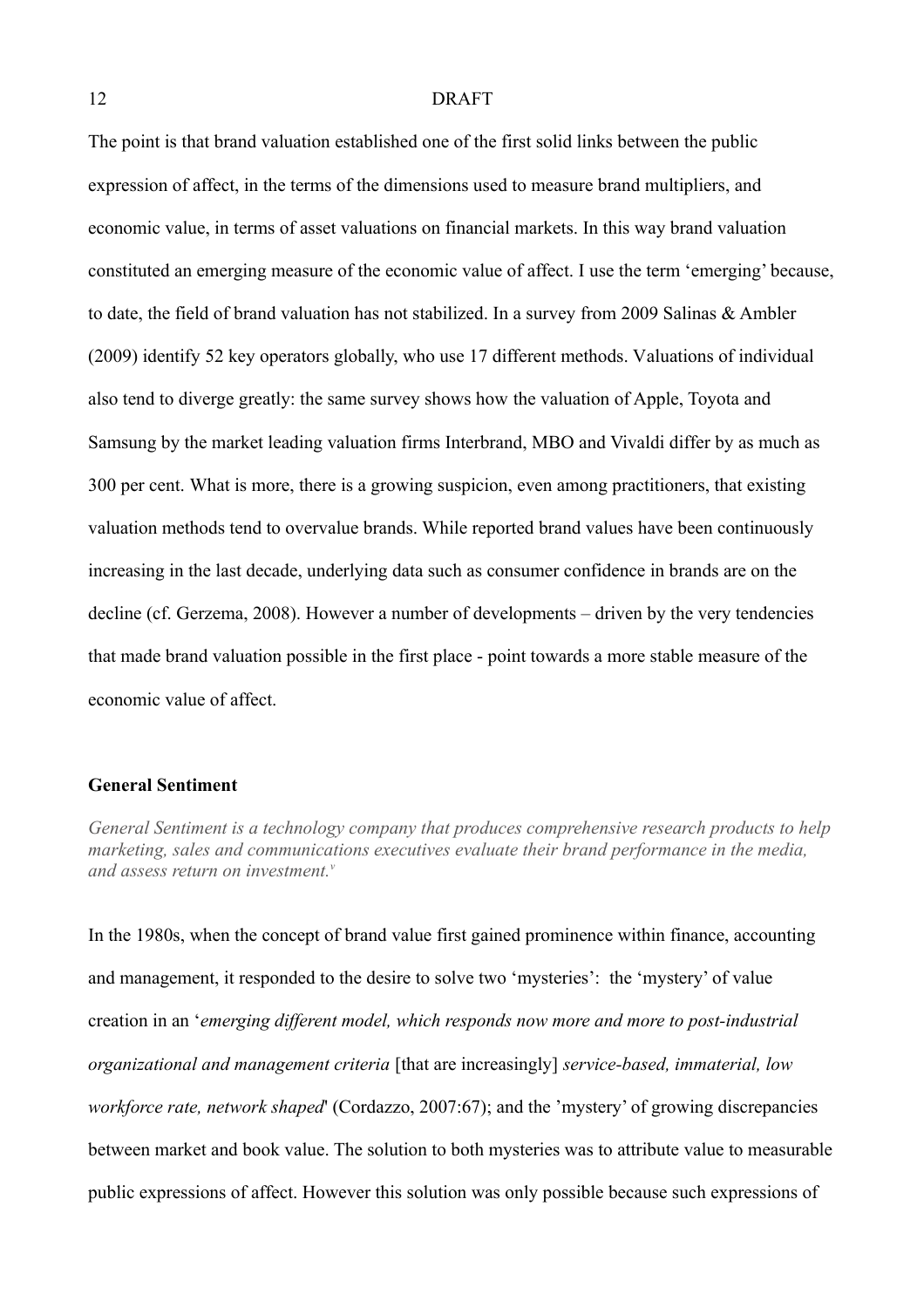affect had begun to become public and measurable in the first place.

What does it mean for affect to become public and measurable? It means that affect can be represented independently of the specific idea to which it is linked, that it can become visible as a distinct substance, so to speak. It is important to distinguish affect from idea. Gilles Deleuze does this masterly in his lectures on Spinoza:

'the idea is a mode of thought that is defined by its representational character. This already gives us a first point of departure in distinguishing idea and affect (*affectus*) because we call affect any mode of thought that does not represent anything. So what does this mean? Take at random what anybody would call affect or feeling, a hope for example, a pain, a love, this is not representational. There is an idea of the loved thing, to be sure, there is an idea of something hoped for, but hope as such or love as such represents nothing, strictly nothing. Every mode of thought insofar as it is non-representational will be termed affect. (Deleuze, 1978)

Seen this way, the precondition for linking economic value to affect was that affect as such, regardless of the specific idea or representation to which it was linked, was becoming public and measurable, was acquiring a tangible substance. This process towards a substantiation of affect has involved both the remediation of affect through the restructuring of the public sphere, and the development of new measurement devices that are able to create a new general equivalent, against which specific manifestations of affect can be evaluated, regardless of the concrete ideas or representations to which they are tied: as General Sentiment.

# *The remediation of affect*

The notion that the modern, mediated public sphere is capable of transforming individual ideas into a General Will (to use Rousseau's expression) that results from rational forms of public deliberation is well established in modern social theory (cf. Habermas, 1989). There is however a less established, but important parallel tradition that points at the capacity of modern forms of publicity to public to bring forth other forms of affect.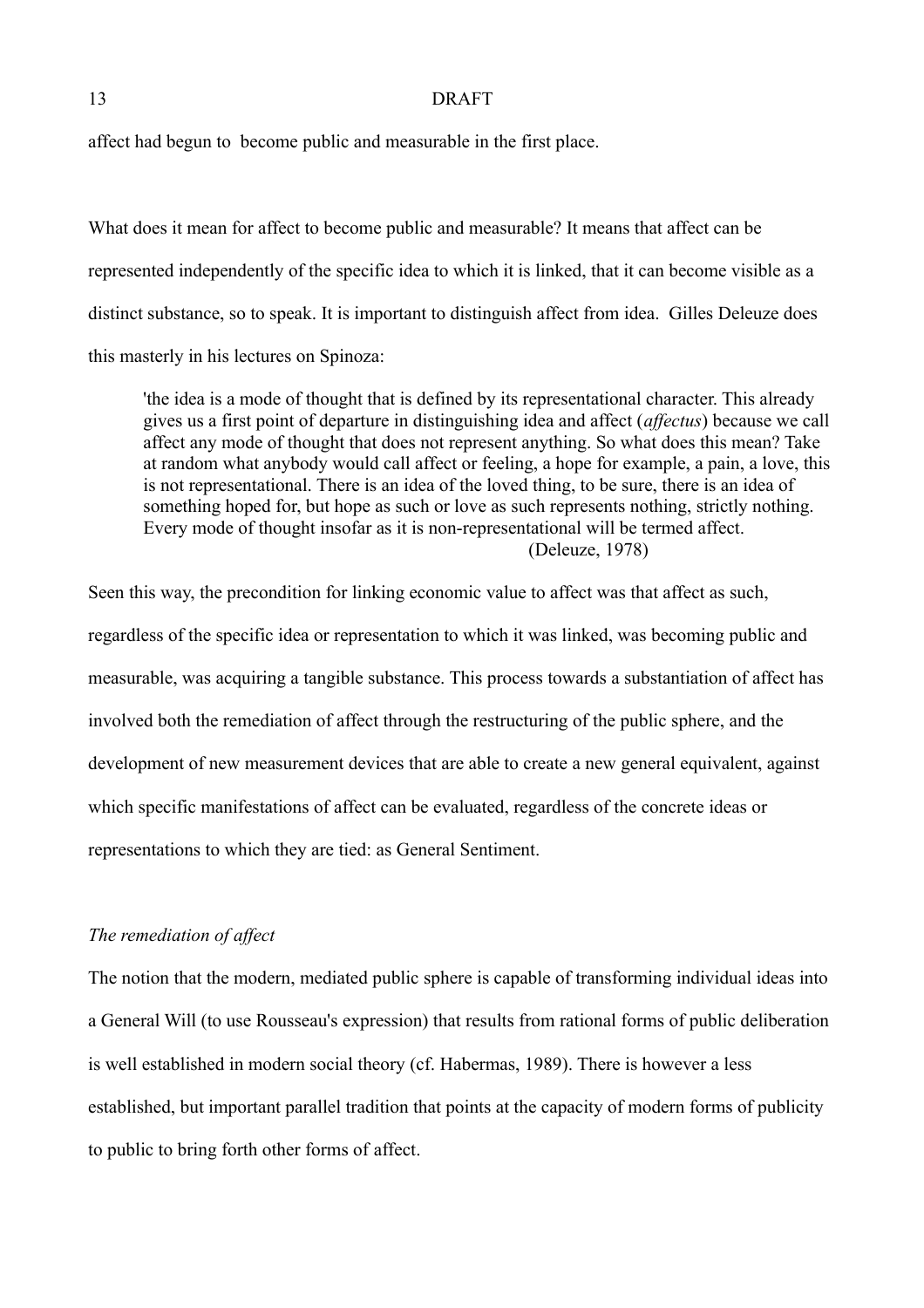Starting with 19th century 'crowd psychologists' like Gustave le Bon, Hippolyte Taine and Schipio Sighele, this line of thought has its perhaps most sophisticated 'classical' expression in Gabriel Tarde. For Tarde, the becoming public of affect is strictly connected to the rise of modern consumer culture, and the new link between affect and economic value that it promoted. In his *Psychologie économique* (1902) Tarde pointed out how, with the formation of modern mass publics, the value of commodities is increasingly built on their ability to build and sustain forms of 'mental communion' (*communion mentale)* among members of the public. In the absence of traditional value systems, such mental communion is what sustains conventional notions of the 'truth, beauty and utility' of goods, on which, in turn, their value is ever more based. It is important to stress that for Tarde, the formation of such a mental communion precedes the formation of opinion; it is the mental communion that forms around an object, the fact that people affect each other in relation to it, that sustains opinions about its utility or beauty. Indeed for Tarde the very basic elements of the social are such mental communions, in which one mind affects the other in a multiplicity of ways. That is why he kept arguing for a social psychology, against Durkheim's sociology. V<sup>i</sup> In Tarde's [vi](#page-24-5)ew, the production of value in consumer culture thus directly involves and includes the new and rapid forms of circulation and combinations of affect that are enabled and brought out into the open by a modern media environment, and, importantly by the new role of consumer goods as catalysts of such forms of public affect. Friedrich Kittler makes a similar point in *Discourse Networks*: rather than being experienced as something entirely interior, as in the 19th century romantic tradition, the formation of affect and sentiment is now partially externalized, guided by the flow of public opinion and the catalytic role of celebrities and *divae* as (momentary) containers of affective investment. While the subject of the 1800s experienced his ideas and affects as his own, the subject of the 1900s experienced her ideas and affects as something that she adapts from the outside world, (Kittler, 1990).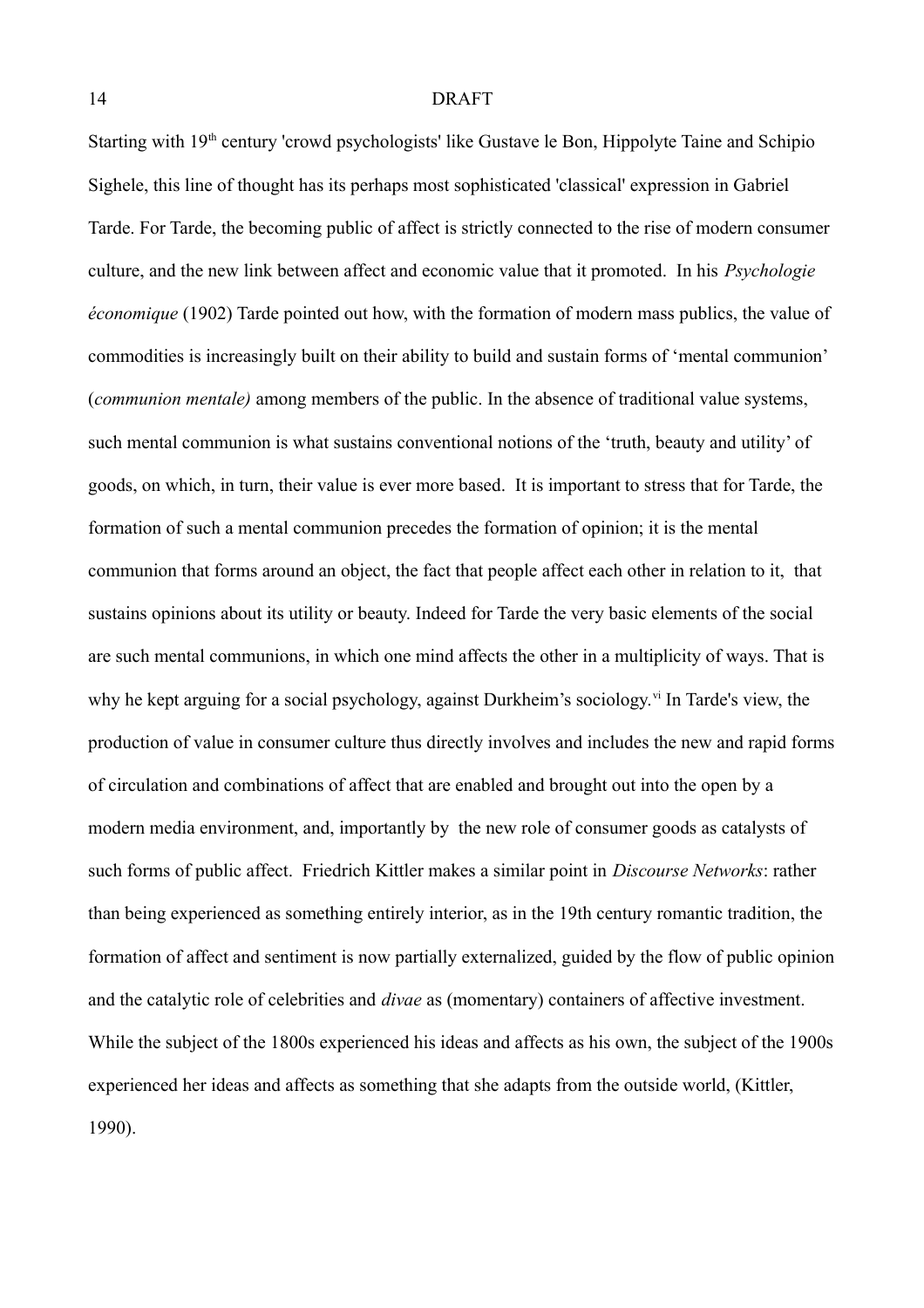To Tarde, it is the immaterial aspects of goods, their 'truth, beauty, and utility' that sustains communions of public affect. Since Tarde, cultural studies and the sociology of consumption has provided a large corpus of research that shows how the immaterial aspects of consumer goods are able to sustain sub-cultures, brand communities and other kinds or mental communions that are kept together by strong affective investments (Arvidsson, 2006, Mafffesoli, 1991). So it would seem reasonable to suggest that the remediation of social relations that has accompanied the rise of consumer culture has effectively managed to transform the nature of affect, from something private or at least located in small interaction systems, to something that acquires an objective existence as a value creating 'substance' in the public domain. Social media have taken this process one step further.

Possibly we are in the middle of a remediation of the public sphere that is as radical as that which followed the impact of print, as social media are rapidly becoming the default application of the internet and the 'normal' way to communicate (in the sense of transferring ideas as well as in the sense of fostering affective 'communion' with others). For example, during the first 8 months of 2009 Facebook grew by 100 per cent, from 100 million to 200 million users; at the time of writing it has surpassed 500 million; twitter grew by 1440 per cent in 2008 and is presently targeting one billion users. Already today more people use social media than email.<sup>[vii](#page-24-6)</sup>

What happens when social and affective relations are remediated by social media? Social media have two central properties that are relevant to this argument. First, if, as McLuhan claimed, print fostered the cold and distant subjectivity of bourgeois culture, then social media tends to connect people to each other. As many media scholars have underlined, the result is a more interdependent, or even 'networked' subjectivity, where proximity to and close affective experiences of others become important building blocks for identity, and where other people's evaluation of one's identity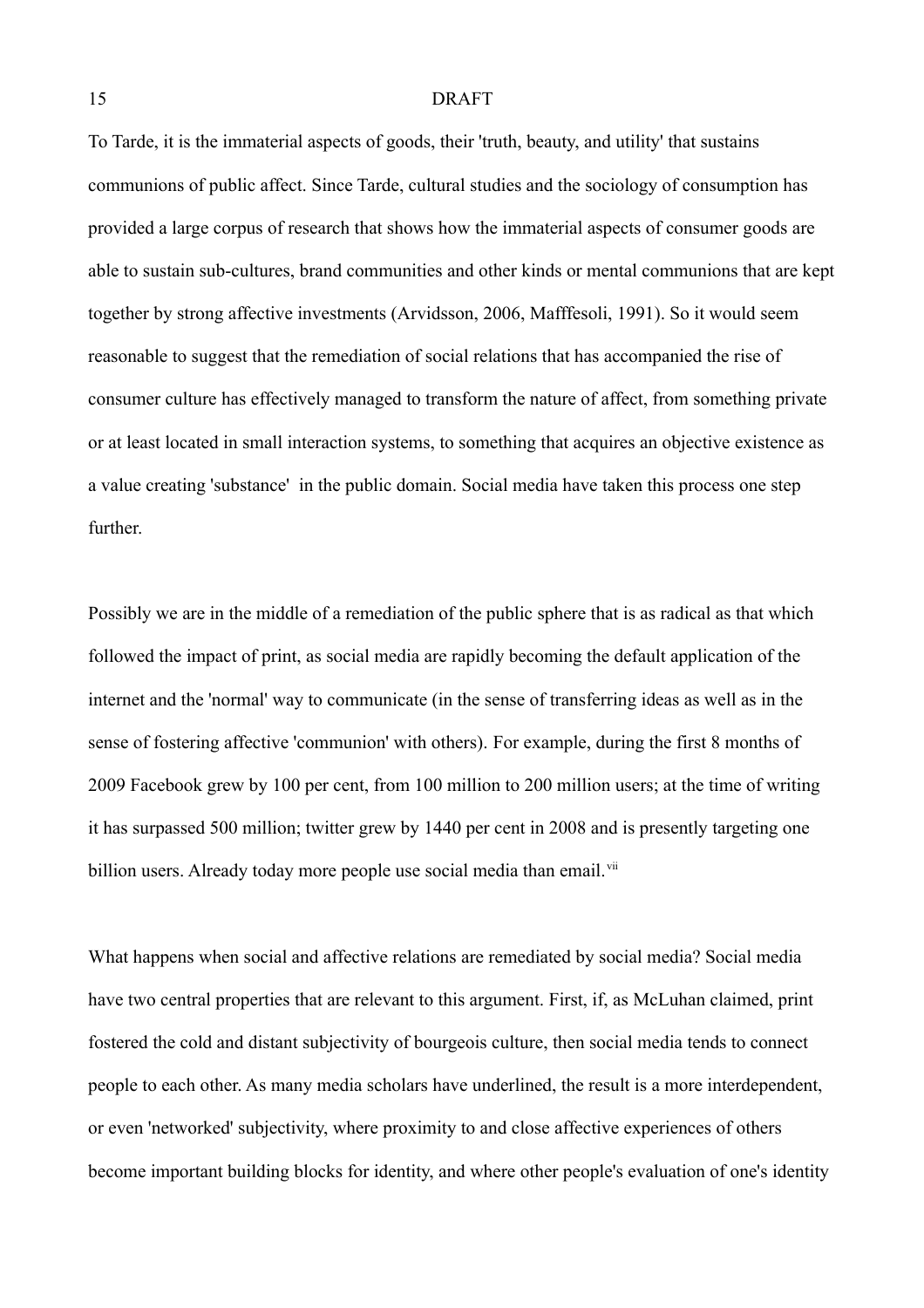(or 'brand') becomes central not only to one's sense of self-worth, but also, and increasingly, to one's objective value as a professional, networker or 'micro-celebrity' (Marwick and Boyd, 2010, Hearn, 2008). Second, social media add to the process of the becoming public of affect by introducing an aspect of objectivity. Affective relations now become tangible in a wide variety of manifestations: the links that tie a blog to its network, friends on a social media page, re-tweets, or even explicit ratings of the truth, beauty or utility of a person, object or service. In this sense, social media are 'phatic media' in the double sense of both fostering the formation of public affective relations through 'non-dialogic and non-informational' practices of 'keeping in touch' (Miller, 2008:388, 395), and of enabling such manifestations of public affect to act as an objective criterion of the value of individuals and other actors. However, this becoming-objective of public affect and its becoming-effective as a criterion of value is also dependent on the development of new methods of measurement.

### *Affective proximity*

Tarde's insight about the role of public affect in value creation led him to argue that economics should be rationalized through the development of instruments that are able to measure such valuable investments of public affect with greater degrees of precision (Latour, 2004). However, during most of the  $20<sup>th</sup>$  century neither economics nor the social sciences generally have paid much attention to Tarde's call. Economics remained with a one-dimensional definition of value, and even if the social sciences have developed a rich tradition of communication research, this has, with few exceptions, been mainly directed at studying the diffusion of ideas and opinions, and not the formation of affect *per se*. One notable exception has been the tradition of advertising psychology, which, starting with the pioneering work of Walter Dill Scott, devoted a lot of energy to developing methods for measuring things the suggestive power of advertisements, above and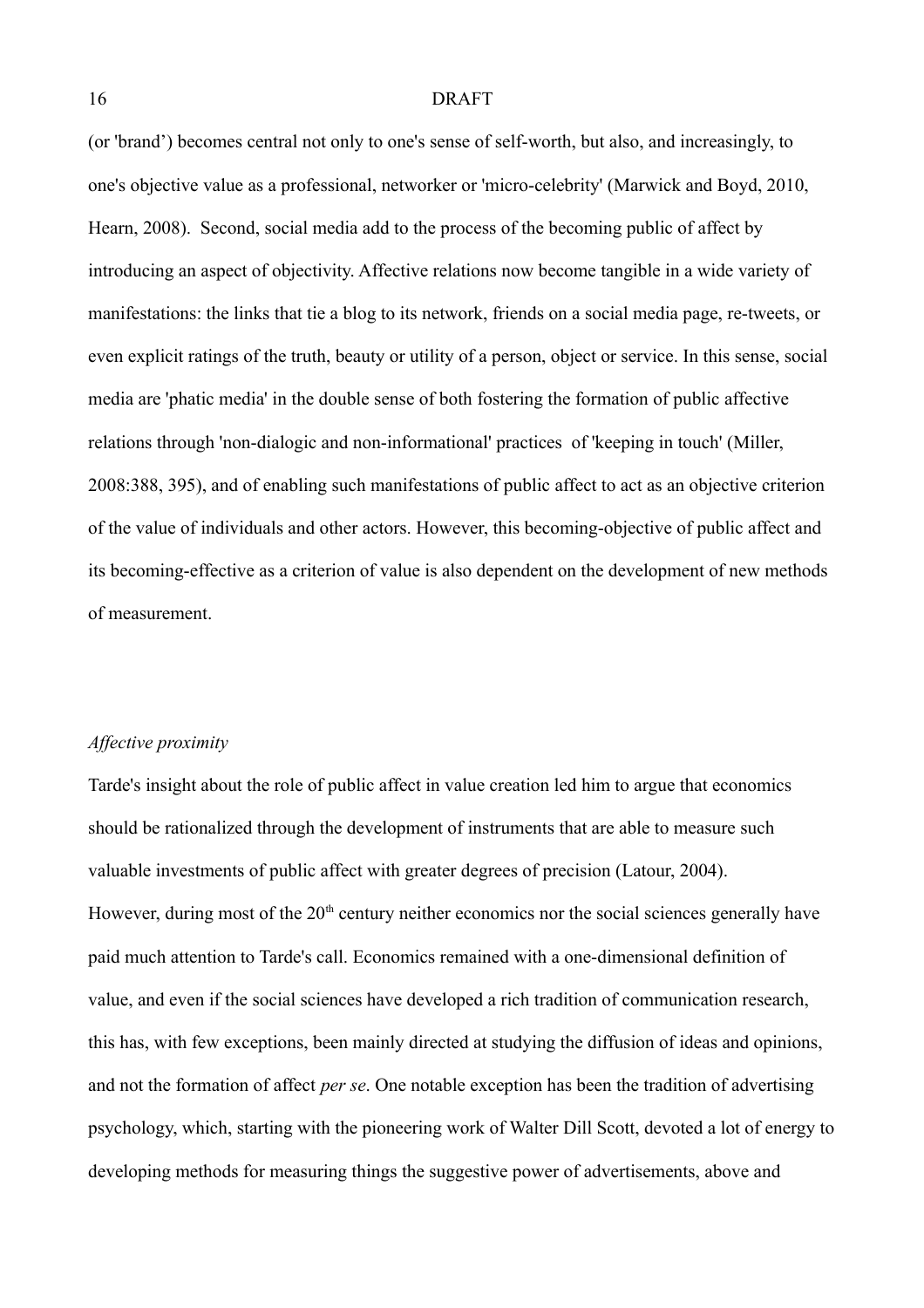beyond their powers of rational persuasion (Arvidsson, 2003, Beale, 1992, Chessel, 1995). This research was linked to a notion of 'suggestion' where advertising was thought to work mainly through its powers of affective attraction.

However, within advertising thought this paradigm was already marginalized by the 'hard sell approach' by the 1930s. This approach, which emphasized rational persuasion, remained dominant, in advertising theory if not always in practice, until the 1960s (Curti, 1967). It was linked to the emergence of radio as the most important advertising channel in the 1930 and was linked to sociodemographic techniques that built on the segmentation of audiences into predetermined classes (the so-called ABCD-approach) as the main mechanism of determining the value of audience segments (Arvidsson, 2003a, Lockley, 1950, Converse, 1987). The ABCD approach institutionalized the notion that the value of advertising space depended on the 'productivity' of its destined audience segment in transforming advertising stimuli into effective demand. In this way the value of advertising space could be calculated in terms of the attention time of a particular segment, mirroring the notion of productive time deployed in Fordist cost accounting. <sup>[viii](#page-24-7)</sup>

The notion of affect as a criterion of value would only affirm itself in the 1960s, with the establishment of methodologies for so-called psychographic, or life-style segmentation. This technique built on the use of large scale surveys that mapped consumers according to a wide range of different values that, like the AOI (Attitudes, Opinions, Interests, Wells & Tigert, 1971) and later VALS (Values, Attitudes, Lifestyles, Mitchell, 1984) went far beyond what was directly related to purchases or attitudes to consumer goods. This data were subsequently submitted to inductive multivariate analyses (or 'cluster analysis') and the resulting correlations were represented as 'lifestyles'.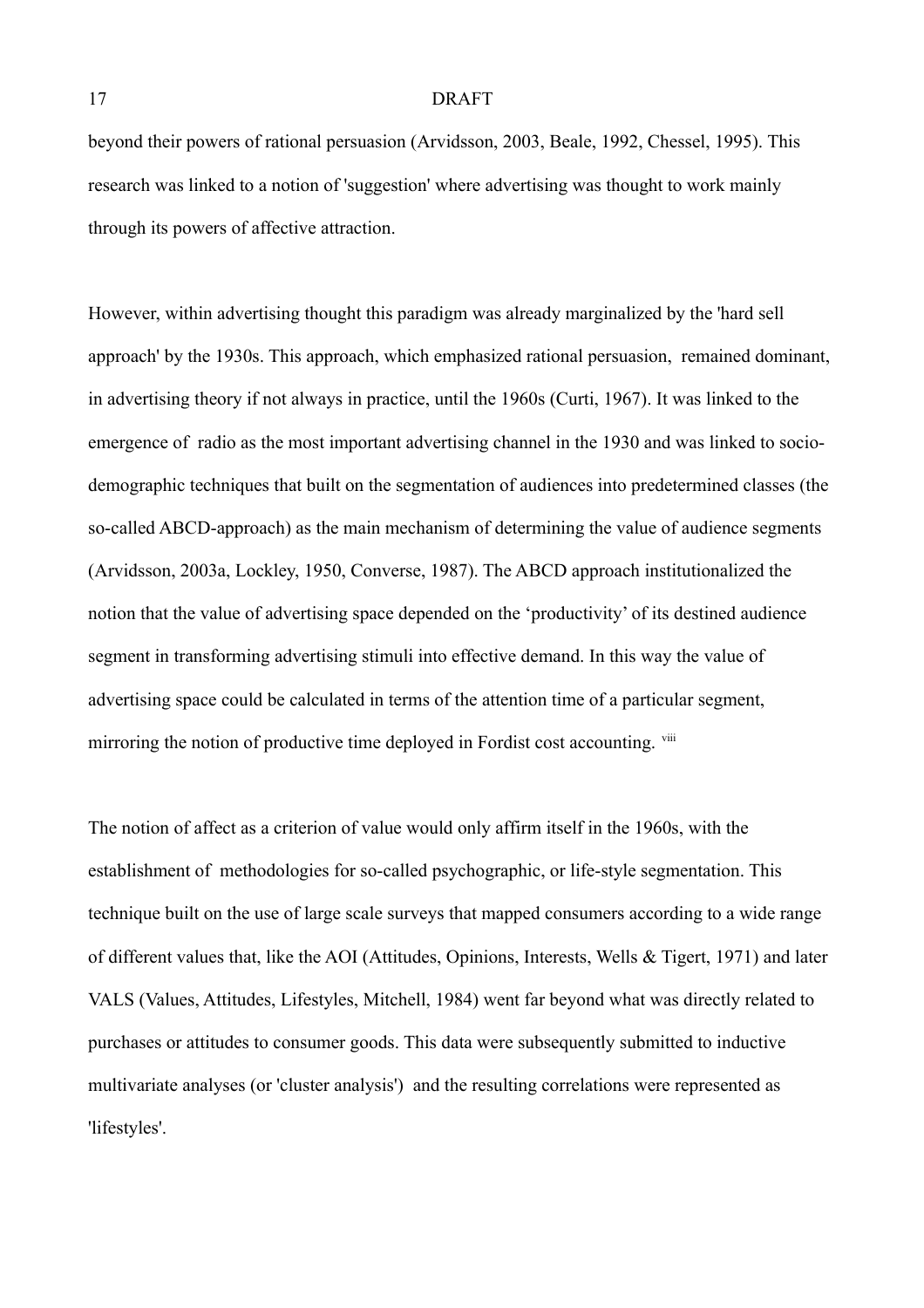The reasons behind the success of psychographics were many. The 1960s had seen a transformation of the media environment, driven by the establishment of television, that demanded new kinds of audience segmentation; the computers necessary to perform the complicated forms data processing now became affordable for mid-sized companies like advertising agencies and market research companies; the previous decade has seen a rising popularity of qualitative audience research that supplied new and interesting kinds of information. Most importantly however, there was a perception of a general transformation of consumer culture, and a sense that the affective structure of consumers, their desires, were being de-linked from class structures (Frank, 1997, Wells, 1974). This methodology involved a number of important innovations. First, it pioneered the kinds of inductive statistics that have become a basis for the data-mining techniques still in use today (see below). Second, lifestyle segmentation created a picture of the market in which consumer demand was seen to be determined by a number of affective concerns that appeared as independent in relation to the position of consumers *vis-a-vis* their position in the industrial economy. Third, and importantly, psychographics introduced, if only in an embryonic form, a new definition of economic value. As lifestyle analysis was used to determine the value of advertising space in terms of how well the value structure of a particular medium coincided with the 'lifestyle' of a targeted consumer group, it introduced, for the first time, a notion of 'value distance' or affective proximity as a measure of economic value.

In the 1970s psychographic segmentation was based on large scale surveys. Beginning in the 1980s the proliferation of credit cards and bar codes created vast data banks that were generated 'naturally', so to speak, at the point of purchase in stores and supermarkets. This information was subjected to data mining techniques that were essentially refined versions of the kinds of multivariate cluster analysis deployed in psychographics, to generate the kinds of information that went in to Customer Relationship Management programs, and eventually brand valuation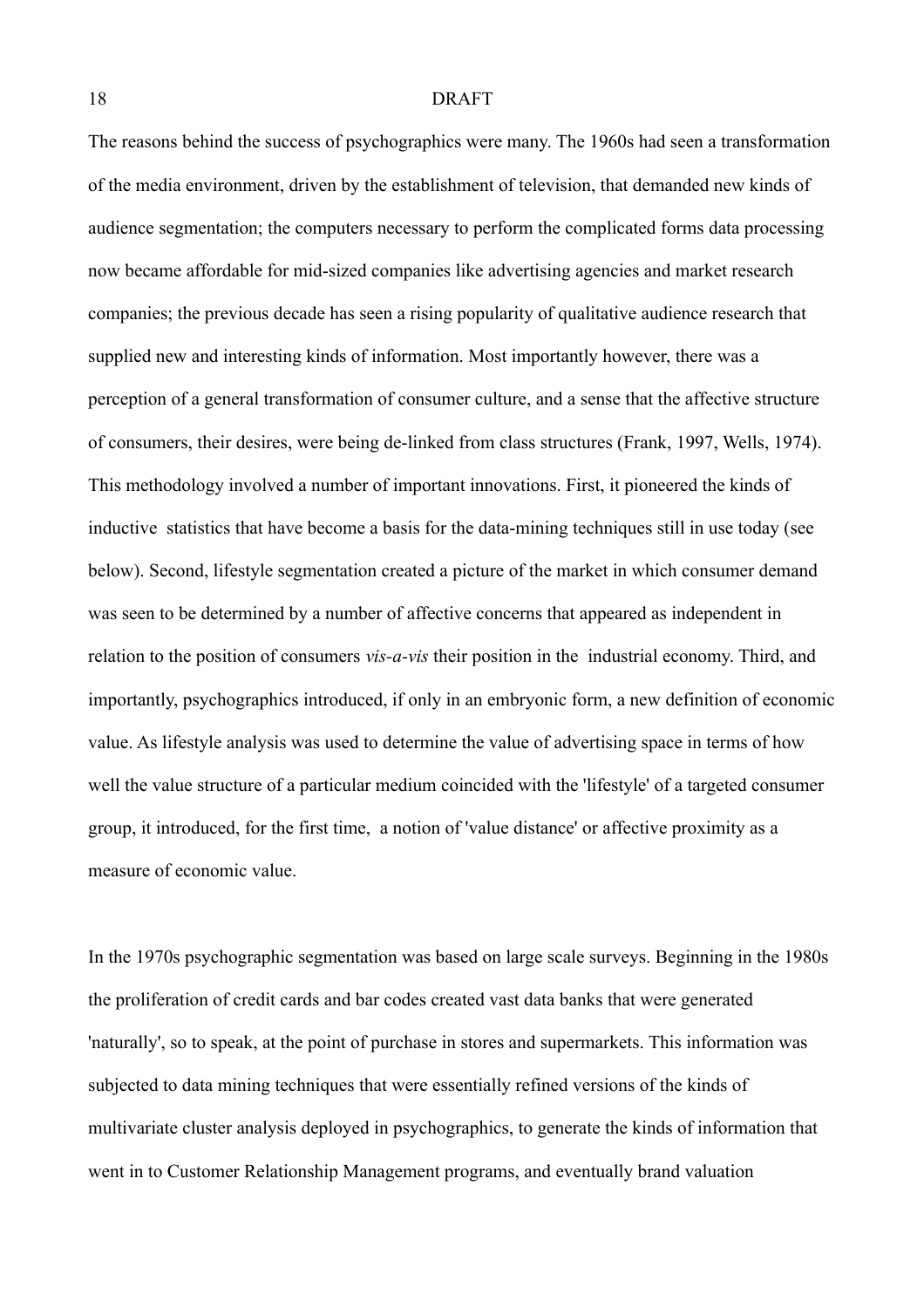instruments (Arvidsson, 2003a). More recently, t

he arrival of the internet, and in particular of social media, has greatly expanded the range of naturally occurring data that can be submitted to such data-mining techniques, and, social media in particular, has provided a wide range of data on public affect that lend itself to such statistical profiling.

The methods that have been most popular in processing social media data have been network analysis and sentiment analysis. Network analysis has been deployed within the social sciences since the 1960s, but the arrival of networked communication media has given a boost to this methodology as a wide range of meaningful large relational data-sets are now available (Barabasi, 2003, Watts, 2004). In the field of value measurement, network analysis have been used for some time by managerial scholars in computing inter and intra firm 'social capital', and more practically, by companies, including IBM, as a knowledge management tool: calculations of the centrality of employees to communication flows was been taken as a valid measure of their economic productivity (Baker, 2009). In calculating the value of public affect the main application of network analysis has been that of identifying 'influencers', people who have a central position in relational networks and communication flows, and who are therefore 'worth more' as communication channels. Yahoo has been using this approach for a long time in order to identify 'influencers' to be used in marketing campaigns, and Facebook is developing a similar approach to enable advertising to be placed on the basis of preferences expressed in personal networks. In the growing business of applying data mining to the measurement of brand strength and Return on Investment (ROI) in viral marketing campaigns, network analysis is used in identifying the degree to which a certain campaign has managed to influence actors that are central to communication networks as one dimension of ROI. A second dimension is provided by Sentiment Analysis.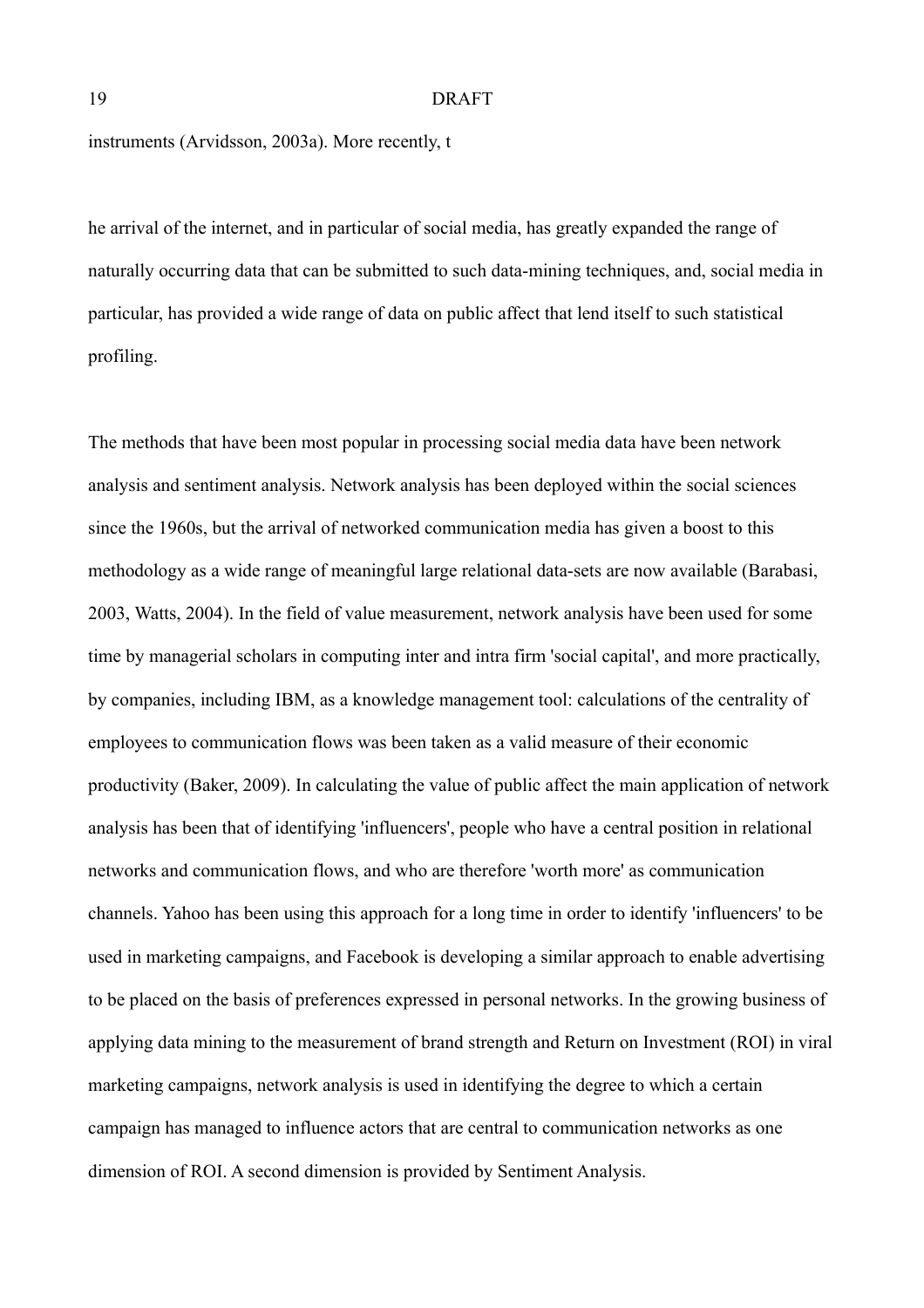Sentiment analysis is based on the automatic recognition of the affective valence of words or patterns of words used in text. The challenge consists in overcoming the ambiguity and polyvalence of natural language. This issue can be addressed by machine learning approaches where an algorithm is trained on independent data-sets (cf. Dave et al. 2003, Pang & Less, 2008, Pang et al, 2002). However, such approaches have only become feasible with social media, for two reasons. First because only these platforms supply the vast amounts of data needed to even out errors and reach reliability rates compatible with those generated by human observers . Second, because only social media provide large enough sets of training data, such as movie or product reviews, where text is linked to quantitative estimates of value (in the form of number of 'stars' or other kinds of ratings). In practice sentiment analysis is used to generate quantifications of the intensity of affective investments in an object. Brand valuation service such as Radian or Sysomos, for example use sentiment analysis to determine whether a branding campaign has generated a shift in the positive or negative intensity of affect invested in the brand on the part of the public, or, to use the current term, in sentiment.<sup>[ix](#page-24-8)</sup> Similarly, sentiment analysis is growing in importance as a component of information systems for financial operators and other kinds of asset valuators. The company *Streambase*, for example, generates trading recommendations on the basis of a sentiment analysis of online news. *Covalence* mines a wide range of sources on Corporate Social Responsibility and subjects them to a sentiment analysis, the output of which is presented as an indicator of the 'ethical status' of an asset.<sup>[x](#page-24-9)</sup> Many more of these applications are emerging, in particular around twitter because it has(so far) permitted public access to its data and is rapidly becoming a fairly representative platform of internet traffic in general (see the link-list in the Appendix for more examples of this).

> **Figure II Screenshot Covalence**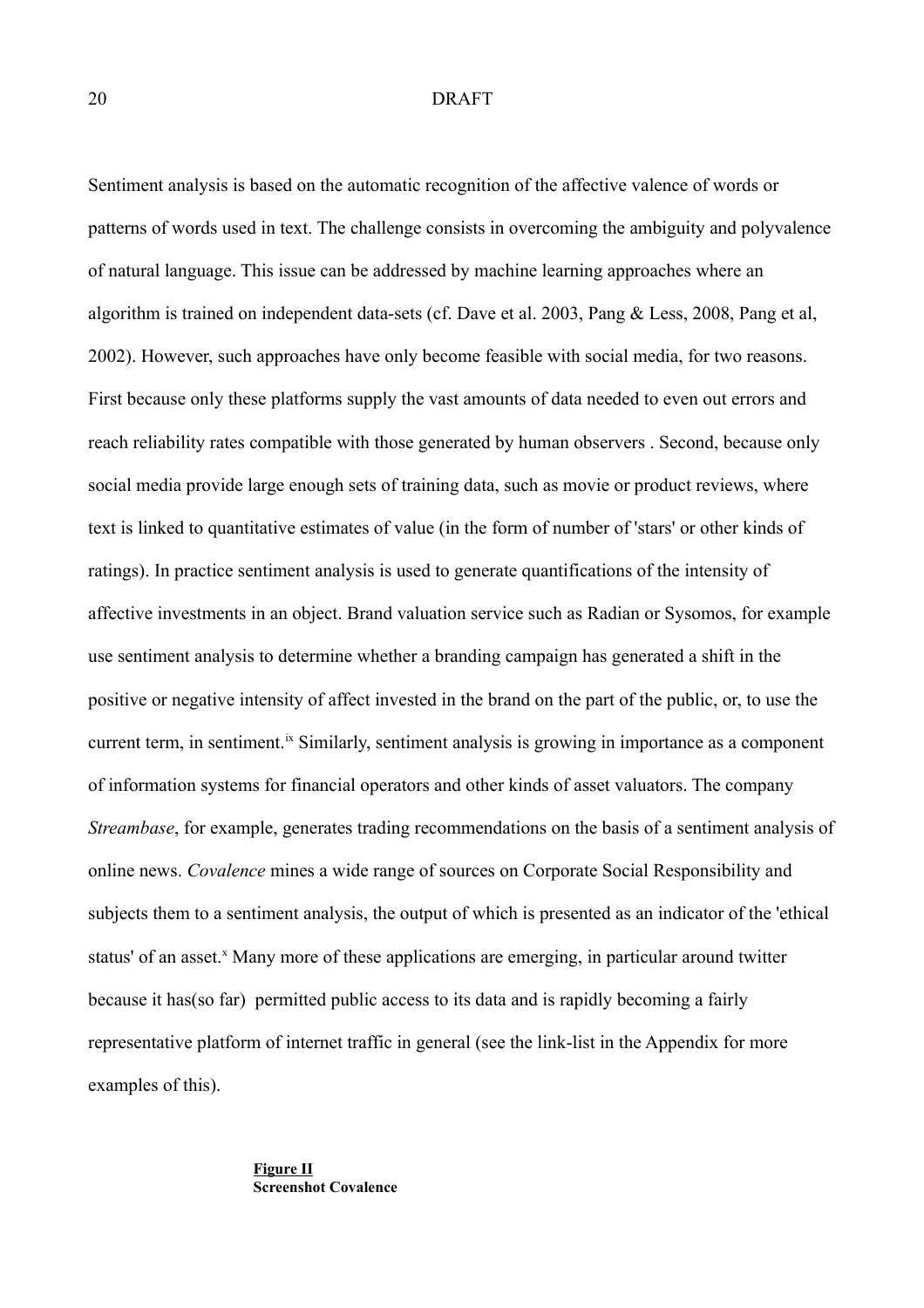The use of network analysis, sentiment analysis or some combination of the two is presently emerging as a new paradigm for measuring assets, communication campaigns or individuals in terms of what is increasingly talked about as their 'reputation' (Marwick, et al. 2010. In most models, reputation is defined as some combination of three measurements: the number of times that an object is mentioned; the network centrality (or influence) of the actors mentioning it; and the affective intensity (sentiment) with which they mention it. All of these measurements measure affect independently of ideas: the ideational content of specific affective investments is abstracted from. Instead the value of affect is defined in terms of proximity. Network analysis defines influence (or network centrality) according to a number of measures that describe their distance to other nodes in the network, or to use the increasingly influential term coined by Facebook founder Mark Zuckerberg, 'social graph'- a sociogram that depicts all relations between individuals on the site- regardless of what that particular network (or social graph) is *about*. (Facebook is of course not about anything, it is a place for the formation of affective, 'phatic', relations.) Sentiment analysis defines sentiment according to two dimensions, 'valence' or the sum of the affective valence of the words occurring in a message and 'arousal' or the sum of the absolute values of the valences. Here too the affective valence of words is defined according to a variety of lists that report their affective charge in natural language use, independently of the ideas that they might convey, individually or in combination (see for example Bradley and Lang, 1999).

### *General Equivalent*

My argument is that the convergence of social media platforms and data-mining techniques and methods like network and sentiment analysis are creating a common approach towards the measurement of public affect, or General Sentiment. This common approach is emergent: it has already established itself in some sectors, like brand valuation and the estimation of ROI on viral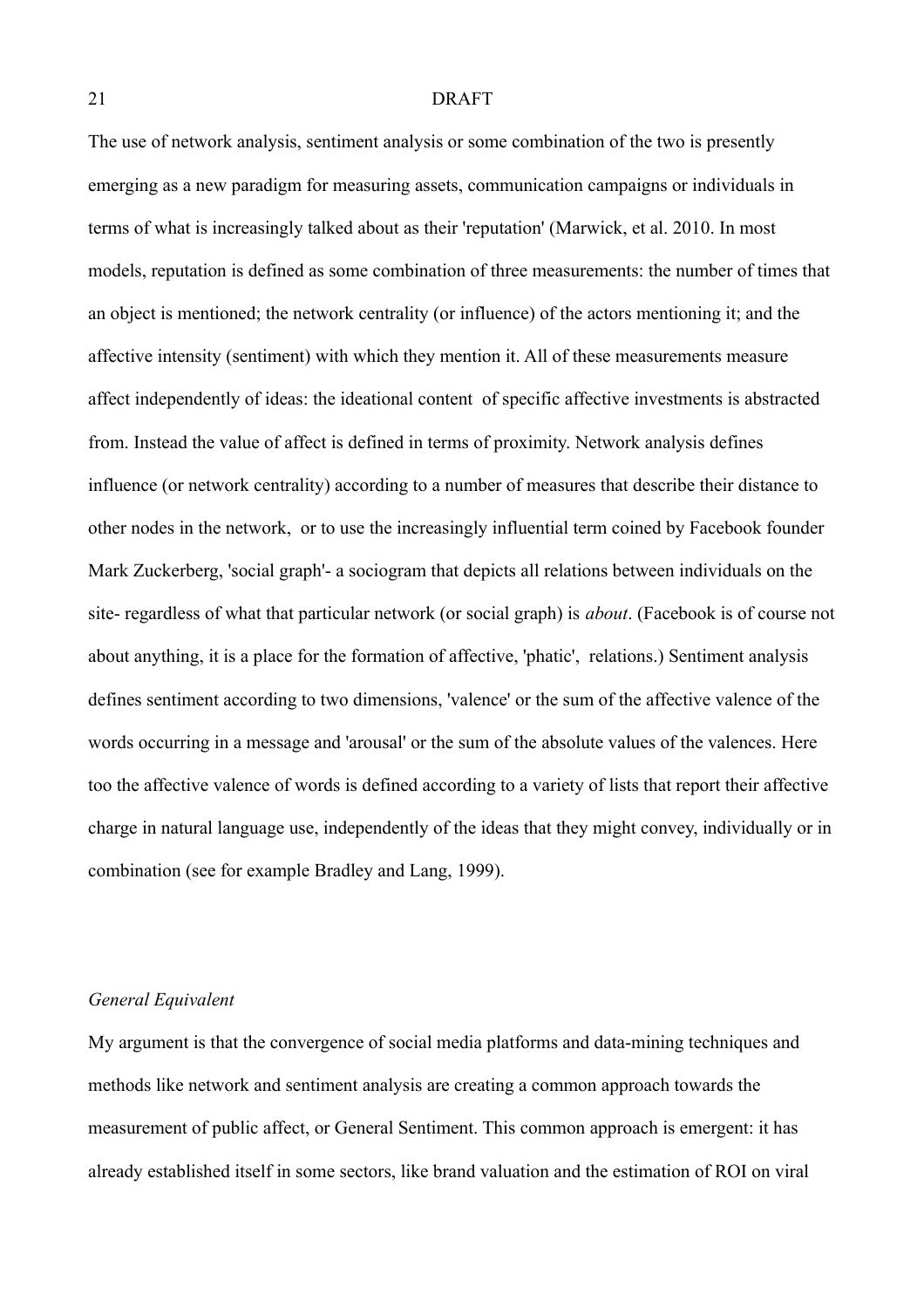marketing campaigns; it is growing as a basis for social media business models; and it is making inroads in areas such as financial asset valuation and estimations of the value of corporate social responsibility and ethics. What is more, this approach has a history that goes back to the 1970s and the impact of psychographic segmenting. In other words it has been emergent for a long time, and this emergence is undergoing a natural acceleration with social media.

This emergent common approach is built on a distinct way of objectifying affect. First, it is based on inductive statistics like cluster analysis and other forms of patter recognition that are able to find regularities in large data sets without departing from any *a priori* presuppositions about the nature of those regularities. This means that General Sentiment is represented as an emergent variable that does not appear to be caused by any other factors. Like gold for the classical economists it can be a kind of *deus ex machina* : the commodity (or in this case, the artifact) by means of which the value of all other commodities (assets or communication channels) is established.<sup>[xi](#page-24-10)</sup> Second, General sentiment is quantified in terms of value distance, or, which is the same thing, affective proximity. This was an element already in psychographic clustering where clusters were defined according to vector distances in a multivariate space, and it is a basic presupposition in both network and sentiment analysis. The criterion of 'distance' is able to generate a measure of General Sentiment that is independent of the particular ideas and representations that might ground individual value judgement. Regardless of whether I am a Christian or a Muslim, the tweets that I produce can still be judged in terms of a universal, if temporary, scale of positivity and negativity. The same thing goes for my position in a network, or for my expression of preferences in rating systems. However, like the General Equivalent of money, and unlike the universals of modern morality, the standard of judgement does not refer to any fixed values, but only refers back to the status of the system as a whole. It is not a matter of moral universality. Positive or negative sentiment is judged according to a wordlist that is itself derived empirically from natural language use. And different such word lists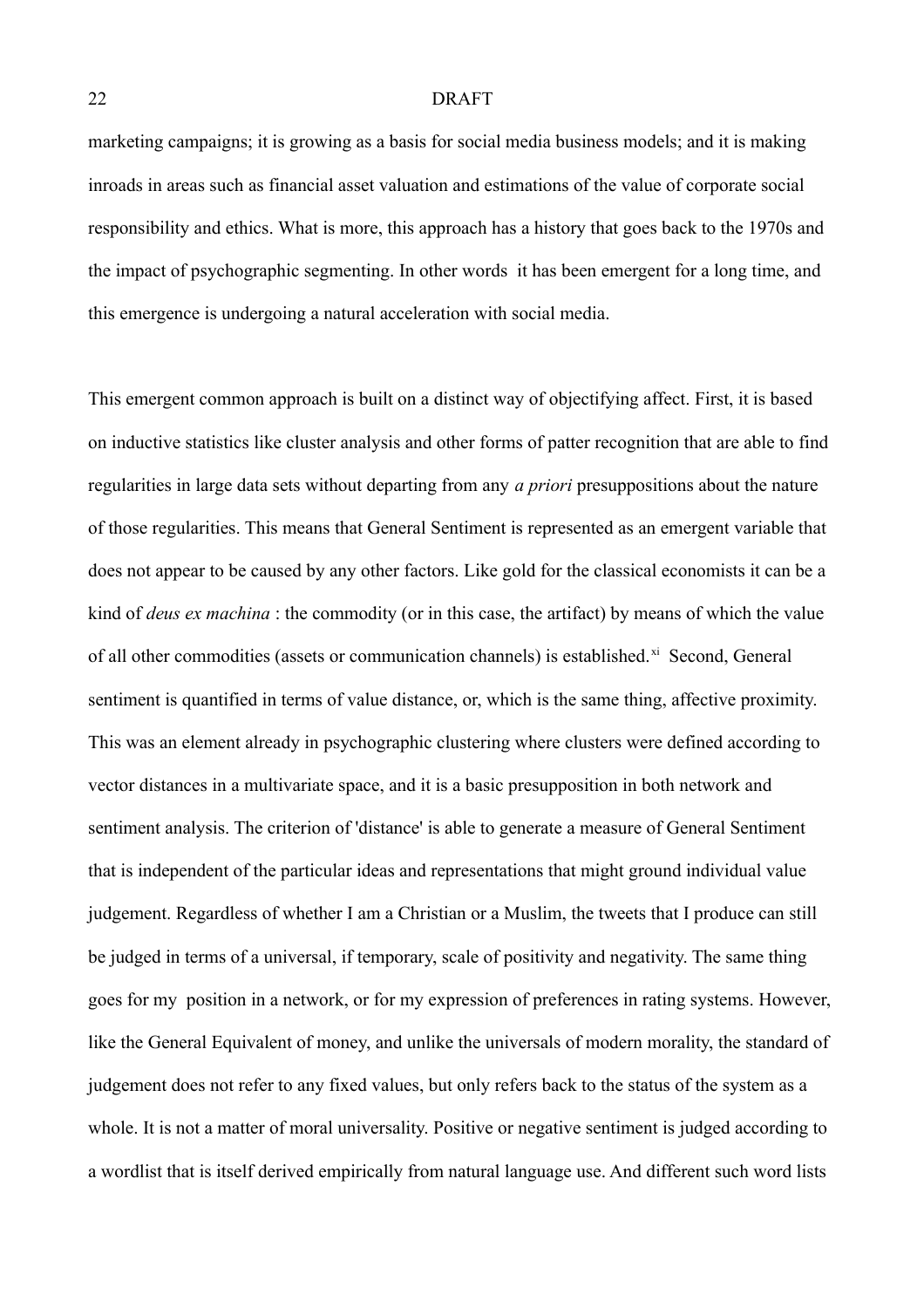are constructed as algorithms are trained o different data sets, such as movie reviews, financial data, or ratings of different kinds of consumer products (see for example O'Hare et al, 2009), and network centrality is calculated in relation to the network itself. So it seems that we are acquiring a new General Equivalent - a General Sentiment - that is measured according to three dimensions, the strength of the affective charge of a message (sentiment), its influence (network centrality) and the numerical size of its occurrence. Incidentally these dimensions coincide precisely with the factors that Gabriel Tarde thought would determine the strength of the mental communions that he argued underpinned perceptions of immaterial value: ' *le plus ou moins grand nombre: le plus ou moins poids social (ce qui veut dire ici considération, compétence reconnue) des personnes qui s'accordent à l'admettre, et le plus ou moins d'intensité de leur croyance en elle'* (Tarde, 1902:62).

The emergence of this general equivalent is the combined outcome of new measurement systems and an ongoing remediation of affective relations. Just as, according to Marx, the re-mediation of productive cooperation, through assembly lines, factory systems and ultimately a world market effectively made individual skills and competences measurable in terms of abstract labour time, so the remediation of affect, through the industrialization of culture and the emergence of a mass public and more lately social media, confers a general nature on what were previously particular and private manifestations of affect and renders them objectively comparable, measurable and visible as a manifestation of General Sentiment. To Marx, the value-form that eventually emerged out of this process, the productivity of labour time, was a direct reflection of the objective reality of an underlying value-creating process. Can we claim that the value form of General Sentiment affective proximity - is a direct reflection of the objective value creating process that unfolds in the social media based public sphere? Maybe we can put it in a weaker way: the predominance of finance as the main mechanism of valorization and the strong link that is emerging between financial value and objectified forms of reputation, like brand; the importance of brands as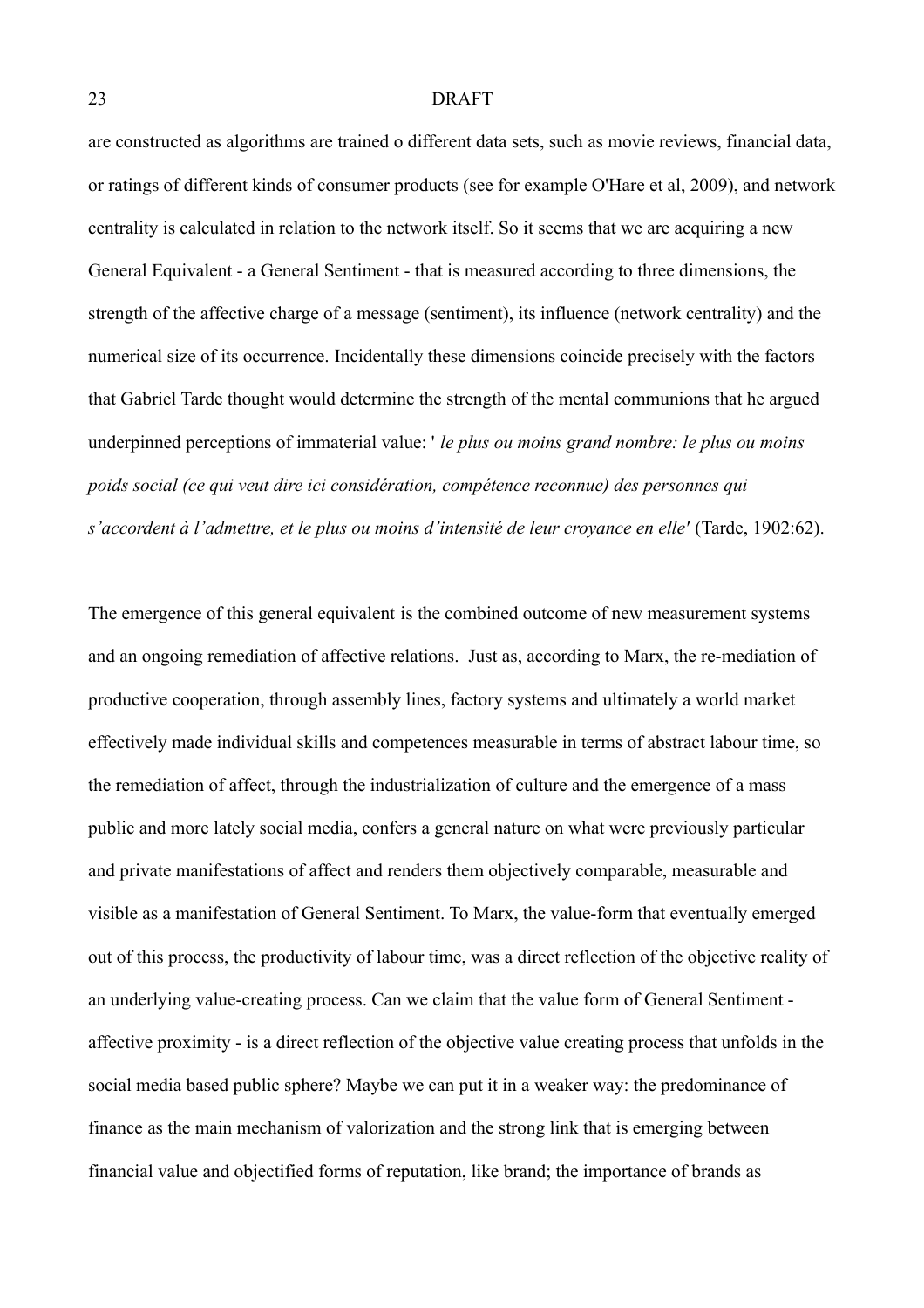intangible assets for companies and, increasingly, for individuals; the crucial role that connections and social capital plays in a networked economy; and the growing importance of social media are all factors that are likely to make a measure of value in terms of General Sentiment, as defined above, reflect perceptions on the part of important actors or groups of actors as to the nature of the processes subject to measure and calculation.

### **Conclusion: Politics After Parsons?**

It would seem that the devices that are presently emerging as measurements of value in terms of General Sentiment are effectively paying heed to Tarde's call for a more multidimensional economic analysis. Ultimately this might lead to a recognition that value(s) decisions are ever more based on multiple and diverse processes of public deliberation, rather than on universally valid rules; that they are essentially political, or perhaps better, ethical. In such a situation a political agenda could reasonably aim for the opening up and democratization of such deliberative processes, allowing them to reflect a multitude of different perspectives and value horizons. Conceivably this can be achieved through the construction of a multitude of different devices that allow for such extended forms of deliberation, by means of a *Dingpolitik*, to use Bruno Latour's (2005) term. For this to happen it is crucial that access to the underlying data remains open an free, so that actors that do not have the economic means to pay for such data, such as activist groups, consumer cooperatives or other non-profit organizations, will still be able to construct and operate devices. To date this has been the case in relation to Twitter (but not Facebook), but rumour has it that Twitter is now planning to charge for data access. In the light of this, an important political agenda, in for example, traditional parliamentary politics, must be to work for the regulation of social media 'utilities' (Boyd, 2010) in such a way that data access remains as open as possible. Final strong sentence?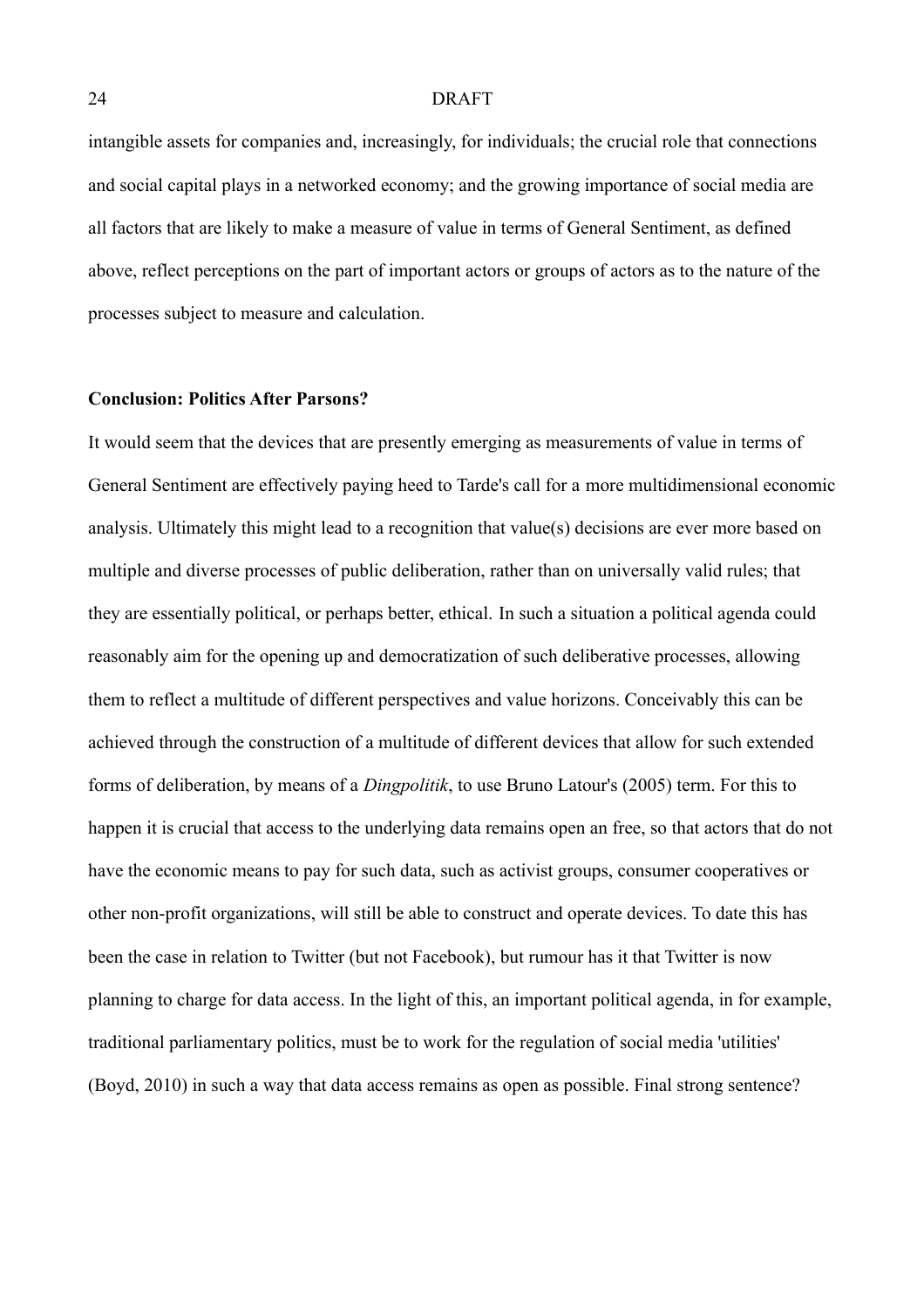- <span id="page-24-0"></span>i 'Wealth Management Group' is a pseudonym. I have obtained permission to quote the document on condition that the identity of the actual companies involved is not revealed.
- <span id="page-24-1"></span>ii Trans. Martin Nicolaus, Marx, 1973(1939):705.
- <span id="page-24-2"></span>iii See also Interbrand Corporation, Company History, available at [http://www.fundinguniverse.com/company](http://www.fundinguniverse.com/company-histories/Interbrand-Corporation-Company-History.html)[histories/Interbrand-Corporation-Company-History.html](http://www.fundinguniverse.com/company-histories/Interbrand-Corporation-Company-History.html) accessed 7/12-2010.
- <span id="page-24-3"></span>iv On BrandZ, see 'Cristiana Pearson explains the methodology behind the 2010 BrandZ Top 100', available at [http://www.millwardbrown.com/Sites/mbOptimor/Ideas/BrandZTop100/VideoPlayer.aspx?Param=1124997e-0e18-](http://www.millwardbrown.com/Sites/mbOptimor/Ideas/BrandZTop100/VideoPlayer.aspx?Param=1124997e-0e18-4bc9-bc5a-29b2f964bb66) [4bc9-bc5a-29b2f964bb66](http://www.millwardbrown.com/Sites/mbOptimor/Ideas/BrandZTop100/VideoPlayer.aspx?Param=1124997e-0e18-4bc9-bc5a-29b2f964bb66) , accessed 7/12- 2010, on the Brand Asset Valuator, see <http://www.brandassetconsulting.com/>.
- <span id="page-24-5"></span><span id="page-24-4"></span>v<https://www.generalsentiment.com/what-we-do.html>, accessed 26/11-2010. vi'La société est un tissue d'actions inter-spirituelles, d'états mentaux agissant les uns sur les autres. [..] Chaque action inter-spirituelle consiste dans le rapprot entre deux étres animés, dont l'une impressione l'utre [..] La société donc, en son essence intime, doit étre définie une communion mentale.' (Tarde, 1902:1-2)
- <span id="page-24-6"></span>vii MacMillan, D. 'Twitter targets one billion users, challenging Facebook for ads', *Bloomberg BusinessWeek*, 12/10- 2010, available at [http://www.businessweek.com/technology/content/oct2010/tc20101012\\_048119.htm](http://www.businessweek.com/technology/content/oct2010/tc20101012_048119.htm) accessed 7/12-2010, Rayport, J. 'How social networks are changing everything' *Businessweek*, May 7, 2009, available at [http://www.businessweek.com/magazine/content/09\\_20/b4131067611088.htm](http://www.businessweek.com/magazine/content/09_20/b4131067611088.htm) , accessed June 12, 2009,
- <span id="page-24-7"></span>viii In the 1970s, Dallas Smythe would build on this model in developing his theory of the 'audience commodity' (Smythe, 2002 [1978]).
- <span id="page-24-8"></span>ix <http://www.radian6.com/>,<http://www.sysomos.com/>
- <span id="page-24-9"></span>x<http://www.streambase.com/> <http://www.covalence.ch/>
- <span id="page-24-10"></span>xi Of course, Marx saw gold as a fetish for labour. He argued that the value of gold in itself dependent on the socially average labour time needed in its production.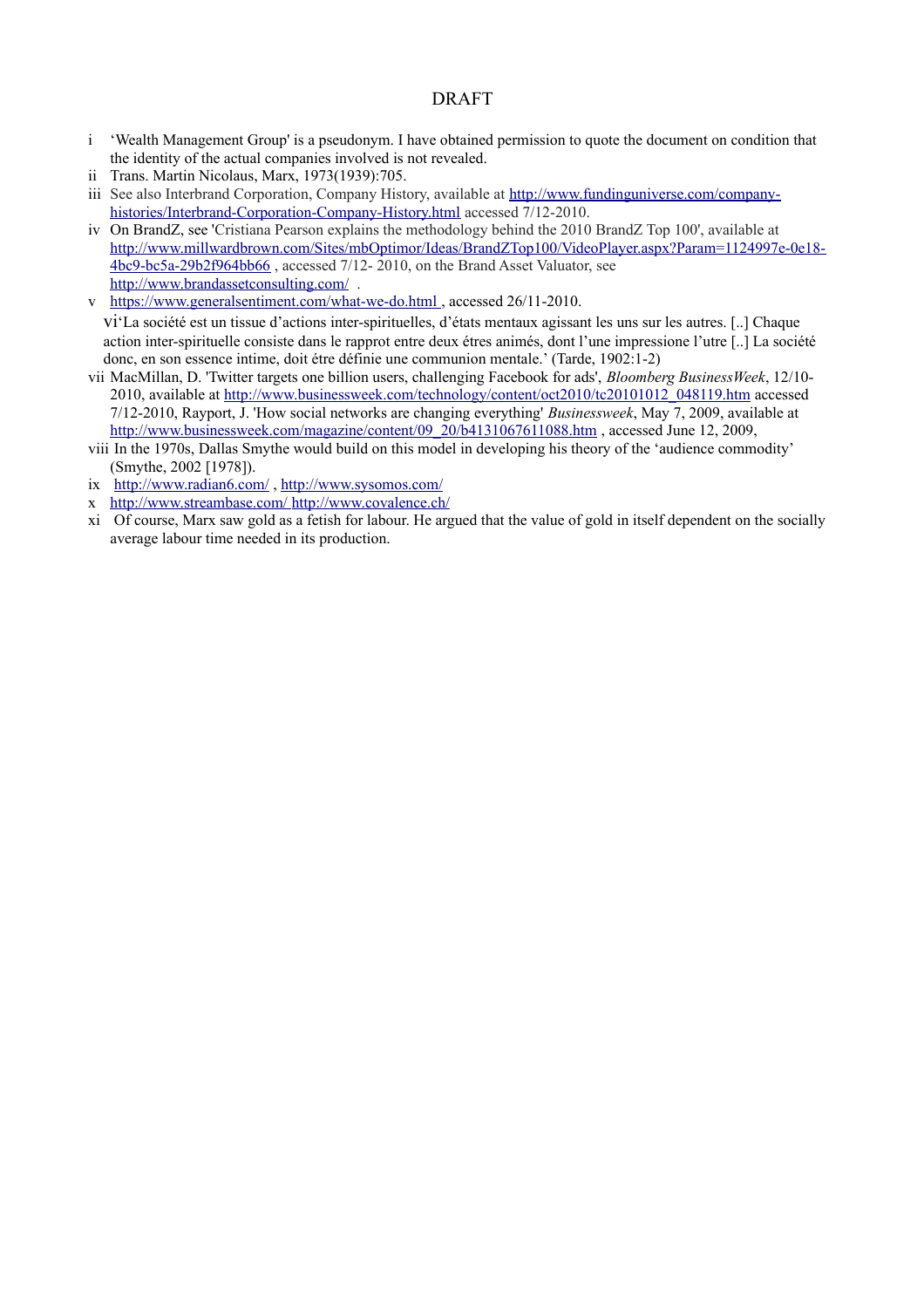### **References**

Adler, P. & Heckscher, C. 2006, 'Towards collaborative community', eds. Heckscher, C. & Adler, P. *The Firm as Collaborative Community*, Oxford; Oxford University Press.

Arvidsson, A. 2003, *Marketing Modernity. Italian Advertising from Fascism to the Postmodern,* London; Routledge.

Arvidsson, A. 2003a, 'The prehistory of the panopitc sort. Mobility in market research', Surveillance & Society, 1 (4) available at [http://www.surveillance-and-society.org](http://www.surveillance-and-society.org/) accessed, 14/12- 2010-.

Arvidsson, A. 2006, *Brands. Meaning and Value in Media Culture,* London; Routledge.

Baker, S. 2009, 'Putting a price on social connections', *Bloomberg Businessweek*, April 8, 2009, available at [http://www.businessweek.com/technology/content/apr2009/tc2009047\\_031301.htm?](http://www.businessweek.com/technology/content/apr2009/tc2009047_031301.htm?link_position=link1) link position=link1, accessed 16/12-2010.

Barabasi, L. 2003, *Linked. How Everything is Connected to Everything Else and What it Means,* London; Plume Press.

Beale, M. 1991, *Advertising and the Politics of Public Persuasion in France, 1900-33*, Ph.D. dissertation, Department of History, University of California at Berkeley.

Beccattini, G. 1989, *Distretti industriali e sviluppo locale*, Torino; Rosenberg & Seller.

Bertin, G. 1985, *Multinatiojales et proprieté industrielle: le controlle de la tecnologie mondiale*, Paris; Presses Universitaires du France.

boyd, d. 2010, 'Facebook is a utility. Utilities get regulated', Zephoria.org, 15/5-2010, avialable at, <http://www.zephoria.org/thoughts/archives/2010/05/15/facebook-is-a-utility-utilities-get-regulated.html>, accessed 15/12-2010.

Boer, G. & Jeter, D., 'What's new about modern manufacturing? empirical evidence of manufacturing changes', *Journal of Management Accounting Research*, 5, Fall 1993, pp. 61-83

Bradley, M & Lang, P.J. 1999, *Affective Norms for English Words (ANEW): Stimuli, instruction manual, and affective ratings*. Technical Report, Center for Research in Psychophysiology, University of Florida, Gainesville, Florida.

Callon, M. 1998. 'Introduction: the Embeddedness of Economic Markets in Economics', ed. Callon, M., *The Laws of the Markets*. Oxford: Blackwell.

Chandler, A.1977, *The Visible Hand. The Managerial Revolution in American Business*, Harvard; Belknapp.

Chessel, M.1995, *L'Émergence de la publicité. Publicitaires, annonceurs et affichistes dans la France de l'entre-deux-guerres*, Ph.D. dissertation, Department of History and Civilisation,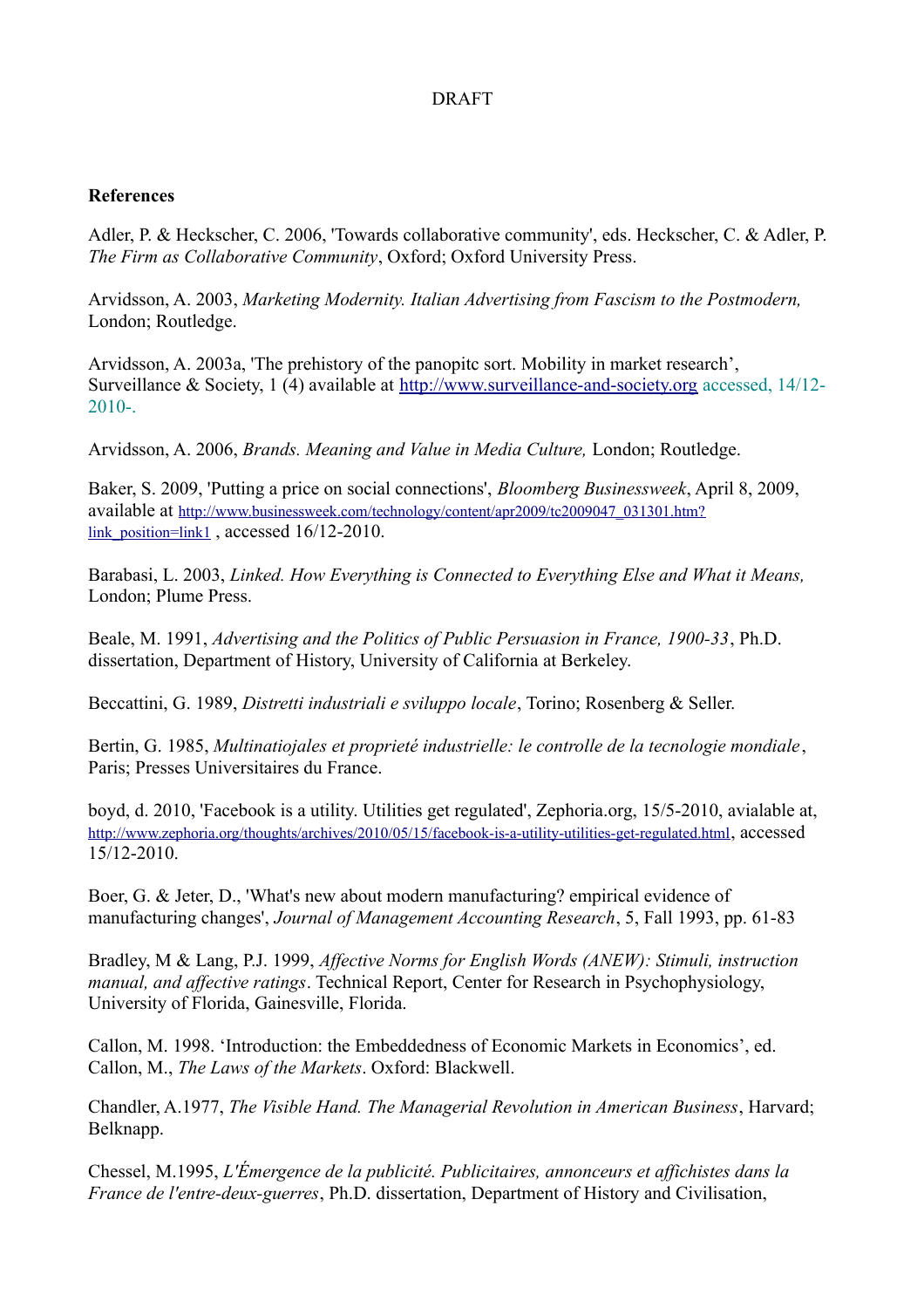European Uiversity Institute, Fiesole, Italy.

Converse, J.M.1987, *Survey Research in the United States, its Roots and Emergence, 1890-1960*, Berkeley; University of California Press.

Cordazzo, M. 2007, 'IC statement vs. environmental and social reports: An empirical analysis of their convergences in the Italian context', eds. Zambon, S. & Marzo, G. *Visualizing Intangibles: Measuring and Reporting in the Knowledge Economy,* Aldershot; Ashgate.

Curti, M. 1967, 'The changing concept of human nature in the literature of American advertising', *Business History Review* XLI (4), pp. 335-357.

Dave, K., Lawrence, S. & Pennock, M. 2003, 'Mining the peanut gallery: opinion extraction and semantic classification of product reviews', *WWW'03: Proceedings of the 12th International Conference on the World Wide Web*, New York: ACM, pp. 519-528.

De Angelis, M. 2007, *The Beginning of History. Value Struggles and Global Capital*, London: Pluto Press.

Deleuze, G. 1978, 'Lecture on Spinoza's concept of affect', *Course Vincennes, 24/1/1978* (transcript) eds. Deleuze E. & Deleuze, J. availble at <http://www.webdeleuze.com/php/sommaire.html>, accessed 10/12-2010.

Edvinsson, L. & Malone, M. 1997, *Intellectual Capital: Realizing Your Company's True Value By Finding Its Hidden Brainpower*, New York; Harper Business.

Fox, J. 2009, *The Myth of the Rational Market. A History of Risk, Reward and Delusion on Wall Street*, New York; Harper Collins.

Frank, T. 1997,*The Conquest of Cool,* Chicago; University of Chicago Press.

Fuchs, C. 2010, 'Labor in informational capitalism and on the internet', *The Information Society,* 26:3, pp. 179-196.

Fumagalli, A. 2007, *Bioeconomia e capitalismo cognitivo. Verso un nuovo paradigma di accumulazione*, Rome; Carocci.

Gardner, B. & Levy, S. 1955, 'The product and the brand' *Harvard Business Review*, March-April, pp. 33-39.

Garriga, E. & Melé, D. 2004, 'Corporate social responsibility theories: Mapping the territory', *Journal of Business Ethics*, 53,pp. 51-71.

Gerzema, J. 2008, *The Brand Bubble. The Looming Crisis in Brand Value and How to Avoid It,* New York; Jessey-Bass.

Glover, L. & Fitzgerald-Moore, D. 1999, 'Total Quality Management. Shop Floor Perspectives', eds. Mabey, C., Skinner, D. & Clark, T. *Experiencing Human Resource Management,* London; Sage, pp. 54-72.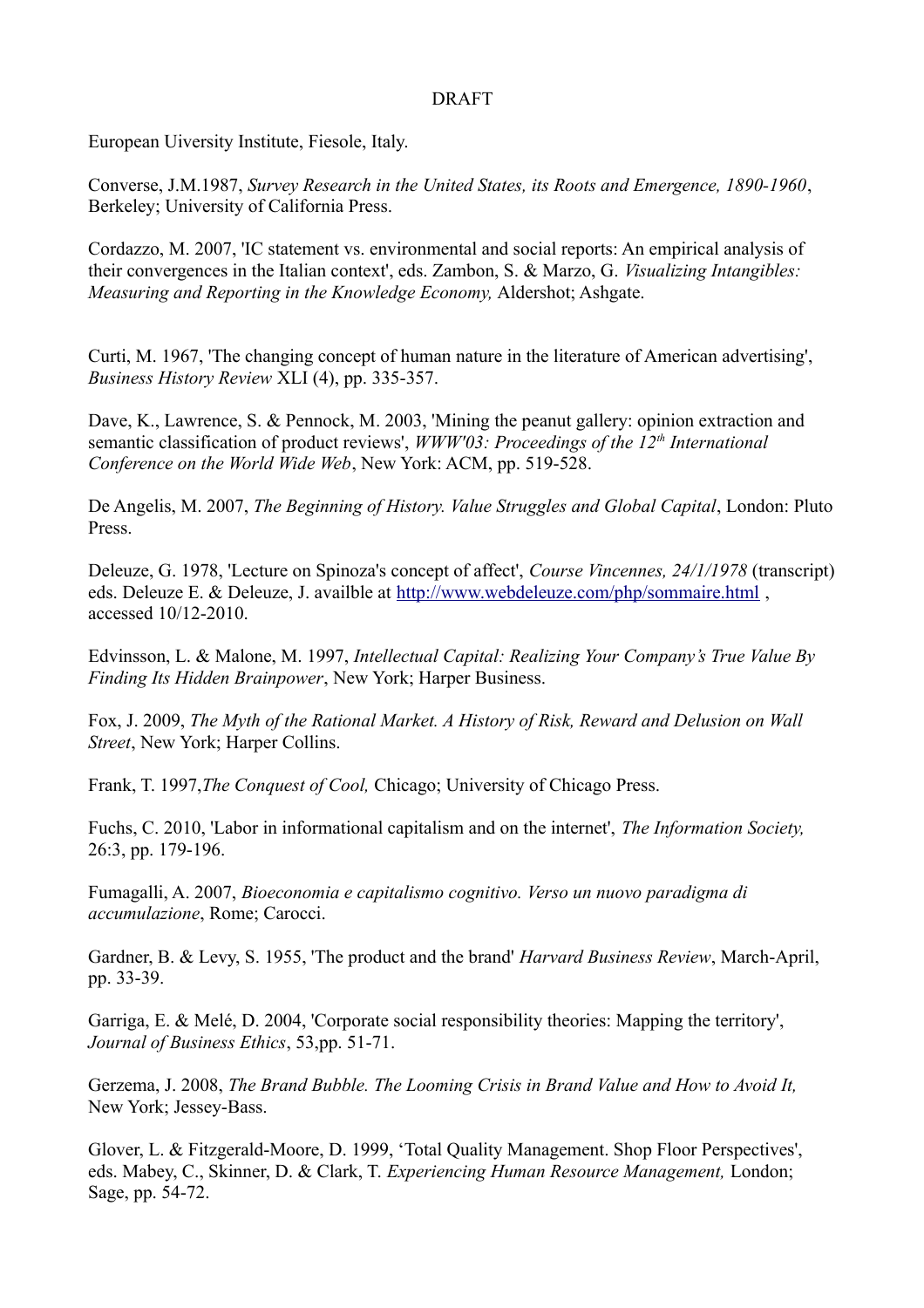Gramsci, A. 1971, 'Americanism and Fordism', eds. Hoare Q. & Nowell-Smith, G. *Selections from the Prison Notebooks*, New York; International Publishers.

Habermas, J. 1989, *The Structural Transformation of the Public Sphere. An Inquiry into a Category of Bourgeois Society*, Cambridge (Mass); MIT Press.

Harvey, D. 2010, *The Enigma of Capital and the Crises of Capitalism*, London; Enigma Books.

Hearn, A. 2008, 'Meat, mask, burden. Probing the contours of the branded "self"', *Journal of Consumer Culture*, 8(2); 163-183.

Holdsworth, P. 2001, 'John Murphy walks out the retreads', Brand Management, May 1, 2001, available at<http://www.highbeam.com/doc/1G1-74336433.html>, accessed 7/2- 2010.

Kittler, F. 1990, *Discourse Networks 1800/1900*, Stanford,; Stanford University Press.

Landes, D. 2003, *The Unbound Prometheus. Technical Change and Industrial Development in Western Europe from 1750 to the Present*, Cambridge; Cambridge University Press.

Latour, B. 2004, 'Never too late to read Tarde', *Domus*, Otober, available a [http://www.bruno](http://www.bruno-latour.fr/presse/presse_art/GB-DOMUS%2010-04.html)[latour.fr/presse/presse\\_art/GB-DOMUS%2010-04.html](http://www.bruno-latour.fr/presse/presse_art/GB-DOMUS%2010-04.html) accessd 16/12- 2010.

Latour, B. 2005, 'From realpolitik to Dingpolitik', eds. Latoru, B. & Weibel, P. *Making Things Public. Atmospheres of Democracy*, Cambridge; MIT Press, pp. 14-43.

Lev, B. 2001, *Intangibles. Management, Measurement and Reporting*, Washington (DC); brookings Institution Press.

Levitt, T. 1983, The Globalization of Markets, *Harvard Business Review*, May-June.

Linnebaugh, P & Rediker, M. 2000, *The Many-Headed Hydra. The Hidden History of the Revolutionary Atlantic*, London; Verso.

Liu, A. 2004, *The Laws of Cool. Knowledge Work and the Culture of Information,* Chicago; The University of Chicago Press.

Lockley, L. 1950,'Notes on the History of Marketing Research', *The Journal of Marketing*, 14, 733-36.

Lury, C. & Moor, L. 2010, 'Brand valuation and topological culture', eds.Aronczyk, M & Powers, D. *Blowing up the Brand: Critical Perspectives on Promotional Culture*, New York; Lang.

McKenzie, D. 2006 *An Engine, Not a Camera: How Financial Models Shape Markets,* Boston; MIT Press.

Maffesoli, M. 1996, *The Time of the Tribes. The Decline of Individualism in Mass Society*, London; Sage.

Mandel, M. , Hamm, S. & Farrell, C. 'Why the economy is a lot stronger than you think' *BusinessWeek*, 13/2, 2006 (available at<http://www.businessweek.com/magazine/>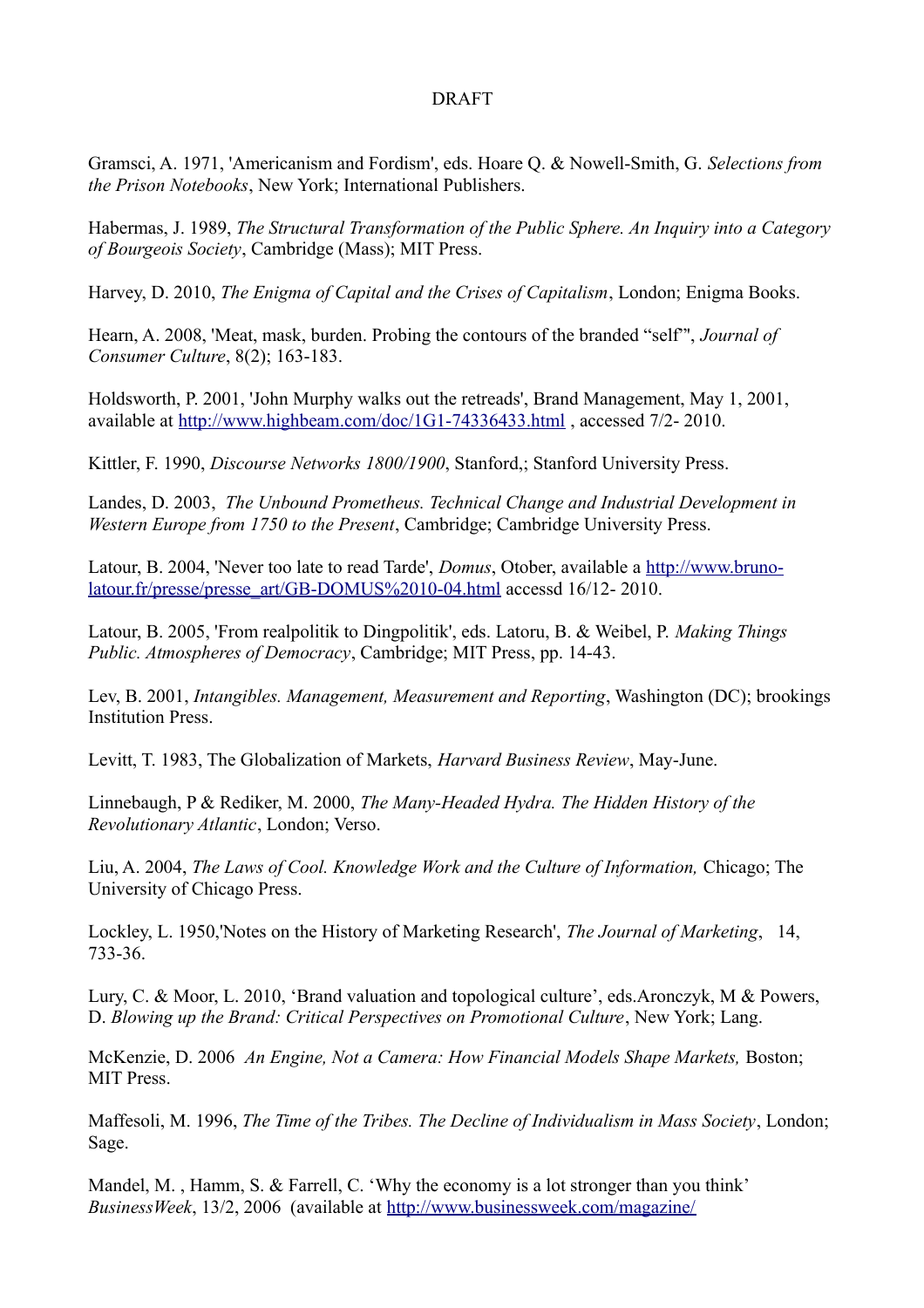content/06\_07/b3971001.htm accessed 25/11-07.),

Marvick, A. & boyd, d.2010, 'I tweet honsetly, I tweet passionately. Twitter users, context collapse and the imagined audience', *New Media and Society*, Online, July 7, 2010.

Marwick, A. Murgia-Diaz, D. & Palfrey, J. 2010, 'Youth, Privacy and Reputation', *Paper No. 10-29*. Harvard Law School Public Law & Legal Theory Working Paper Series.

Miller, V. 2008, 'New Media, Networking and Phatic Culture', *Convergence*, 14(4), pp. 387-400.

Mitchell, A.1984, *Nine American Lifestyles*, New York; Warner Books.

Morriz-Suzuki, T. 1984, 'Robots and Capitalism', *New Left Review*, I/147, 109-121.

Nakamura, L. 'Investing in intangibles. Is a trillion dollars missing from GDP?' *Business Review*, 04/2001, pp. 27-37.

O'Hare, N., Davy, M., Bermingham, A., Ferguson, P., Sheridan, P., Gurrin, C., & Smeaton, A., 2009, ' Topic-dependent sentiment analysis of financial blogs', Paper presented at *TSA'09, First International CIKM Workshop on Topic Sentiment Analysis for Mass Opinion Measurement*, Hong Kong, Nov. 6, 2009.

Pang, B. & Lee, L. 2008, *Opinion Mining and Sentiment Analysis*, Boston; Now Publishers.

Pang, B., Lee, L. & Vaithyanathan, S. 'Thumbs up?: Sentiment classification using machine learning techniques', *Proceedings of the 2002 Conference on Empirical Methods in Natural Language Processing, EMNLP*, pp. 79-86.

Piore, M. & Sabel, C. 1984, *The Second Industrial Divide. Possibilities for Prosperity,* New York, Basic Books.

Roethlisberger, F. & Dickson, W. 1939, *Management and the Worker*, Cambridge (MA); Harvard University Press.

Rose, M. 1975, *Industrial Behaviour*; Harmondsworth; Allen Lane.

Salinas, G. & Ambler, T. 2009, 'A taxonomy of brand valuation practice: Methodologies and purposes', *Journal of Brand Management*, 17: 39-61.

Smart, B. ed. 1999, *Resisting McDonalidization*, London; Sage.

Smythe, D. 2002 (1978) 'On the audience commodity and its work', eds. Duham, M.G. & Kellner, D., *Media and Cultural Studies: Key Works,* Oxford; Blackwell, 2002, pp.253-279.

Stark, D. 2009

Stehr, N., Henning, C. & Weiler, B. Eds. 2006, *The Moralization of Markets*, London; Transaction Books.

Tarde, G. 1902, *Psychologie économique,* Paris; Félix Alcan.